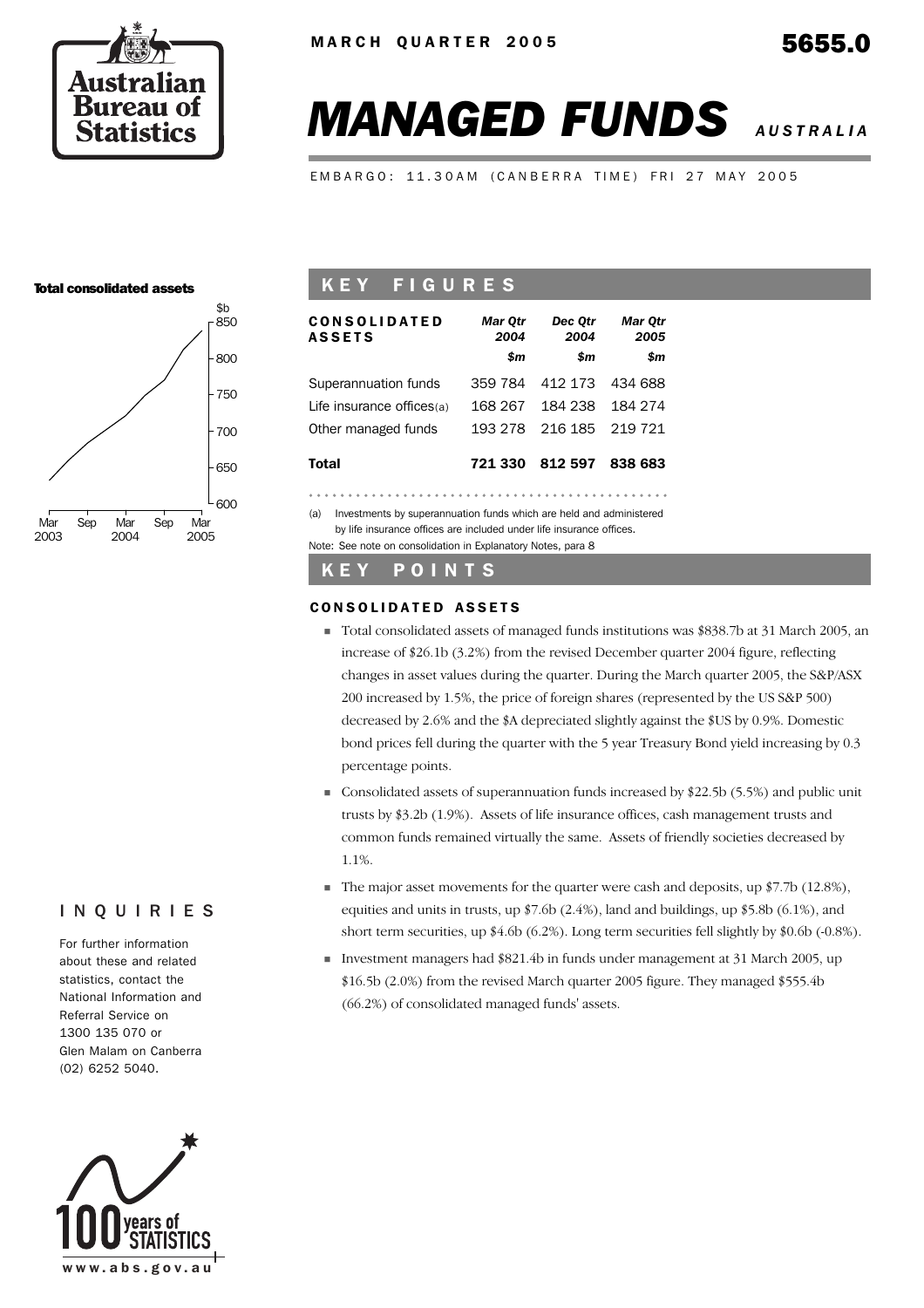# NOTES

| FORTHCOMING ISSUES    | <b>ISSUE</b> (Quarter)<br><b>June 2005</b>                                                                                                                                       | <b>RELEASE DATE</b><br>26 August 2005                                                                                                                                                                                                                                                                                                                                                                                                                                                                                                                                                                                       |
|-----------------------|----------------------------------------------------------------------------------------------------------------------------------------------------------------------------------|-----------------------------------------------------------------------------------------------------------------------------------------------------------------------------------------------------------------------------------------------------------------------------------------------------------------------------------------------------------------------------------------------------------------------------------------------------------------------------------------------------------------------------------------------------------------------------------------------------------------------------|
| CHANGES IN THIS ISSUE | There are no changes in this issue.                                                                                                                                              |                                                                                                                                                                                                                                                                                                                                                                                                                                                                                                                                                                                                                             |
| REVISIONS THIS ISSUE  | made to superannuation funds.                                                                                                                                                    | There have been revisions in many series as a result of quality assurance work<br>undertaken with data providers. In particular revisions back to March 2003 have been                                                                                                                                                                                                                                                                                                                                                                                                                                                      |
| SIGNIFICANT EVENTS    |                                                                                                                                                                                  | In the March quarter 2005, the method of compiling superannuation statistics in this<br>publication changed to incorporate detailed data collected by the Australian Prudential<br>Regulation Authority (APRA) from large superannuation funds as part its regulatory role.<br>APRA has not finalised data collection and quality assurance activities for the March<br>quarter 2005, and therefore the results for superannuation funds in this publication<br>should be considered preliminary and may be subject to revision.<br>In addition, data for self-managed super funds (SMSF) supplied by the ATO were revised. |
| ROUNDING              | rounding.                                                                                                                                                                        | Discrepancies may occur between sums of the component items and totals due to                                                                                                                                                                                                                                                                                                                                                                                                                                                                                                                                               |
| ABBREVIATIONS         | billion (thousand million) dollars<br>\$b<br>million dollars<br>$_{\rm sm}$<br>Australian Bureau of Statistics<br><b>ABS</b><br>APRA<br>Australian Taxation Office<br><b>ATO</b> | Australian Prudential Regulation Authority                                                                                                                                                                                                                                                                                                                                                                                                                                                                                                                                                                                  |

Dennis Trewin Australian Statistician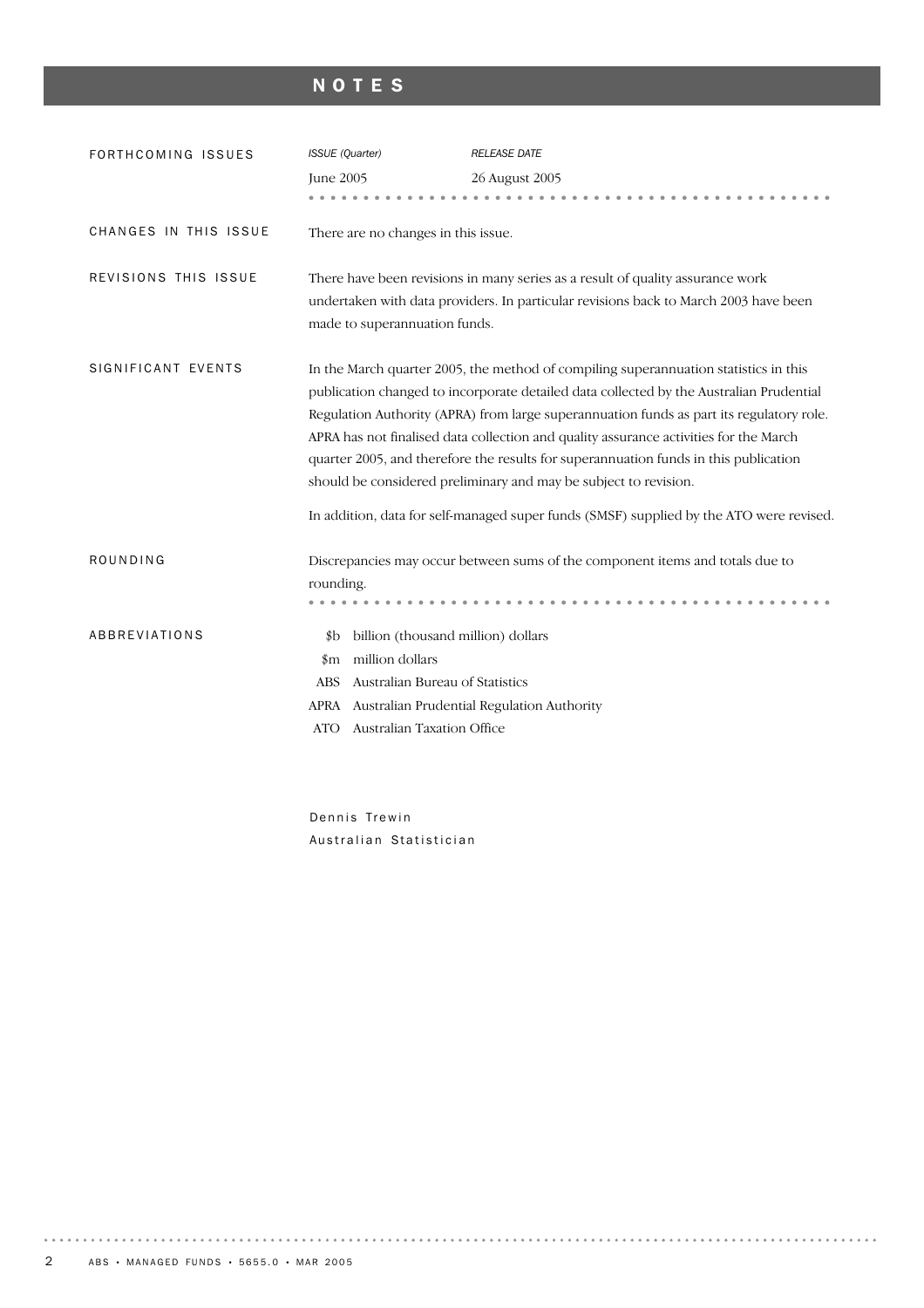#### CONTENTS

|                       | page                                                                          |
|-----------------------|-------------------------------------------------------------------------------|
|                       |                                                                               |
|                       |                                                                               |
| <b>ANALYSIS</b>       |                                                                               |
|                       |                                                                               |
|                       |                                                                               |
| CONSOLIDATED ASSETS   |                                                                               |
|                       | Managed funds, Consolidated assets, Amounts outstanding at end of<br>1        |
|                       |                                                                               |
|                       |                                                                               |
| UNCONSOLIDATED ASSETS |                                                                               |
|                       | Life insurance offices, Unconsolidated assets, Amounts outstanding at<br>2    |
|                       |                                                                               |
|                       | Superannuation funds, Unconsolidated assets, Amounts outstanding at<br>3      |
|                       |                                                                               |
|                       | Public unit trusts, Unconsolidated assets, Amounts outstanding at end of<br>4 |
|                       |                                                                               |
|                       |                                                                               |
|                       | Friendly societies, Unconsolidated assets, Amounts outstanding at end<br>5    |
|                       |                                                                               |
|                       | Common funds, Unconsolidated assets, Amounts outstanding at end of<br>6       |
|                       |                                                                               |
|                       | Cash management trusts, Unconsolidated assets, Amounts outstanding<br>7       |
|                       |                                                                               |
|                       |                                                                               |
| SOURCE OF FUNDS       |                                                                               |
|                       | Investment managers, Source of funds, Amounts outstanding at end of<br>8      |
|                       |                                                                               |
|                       |                                                                               |
| OTHER INFORMATION     |                                                                               |
|                       |                                                                               |
|                       |                                                                               |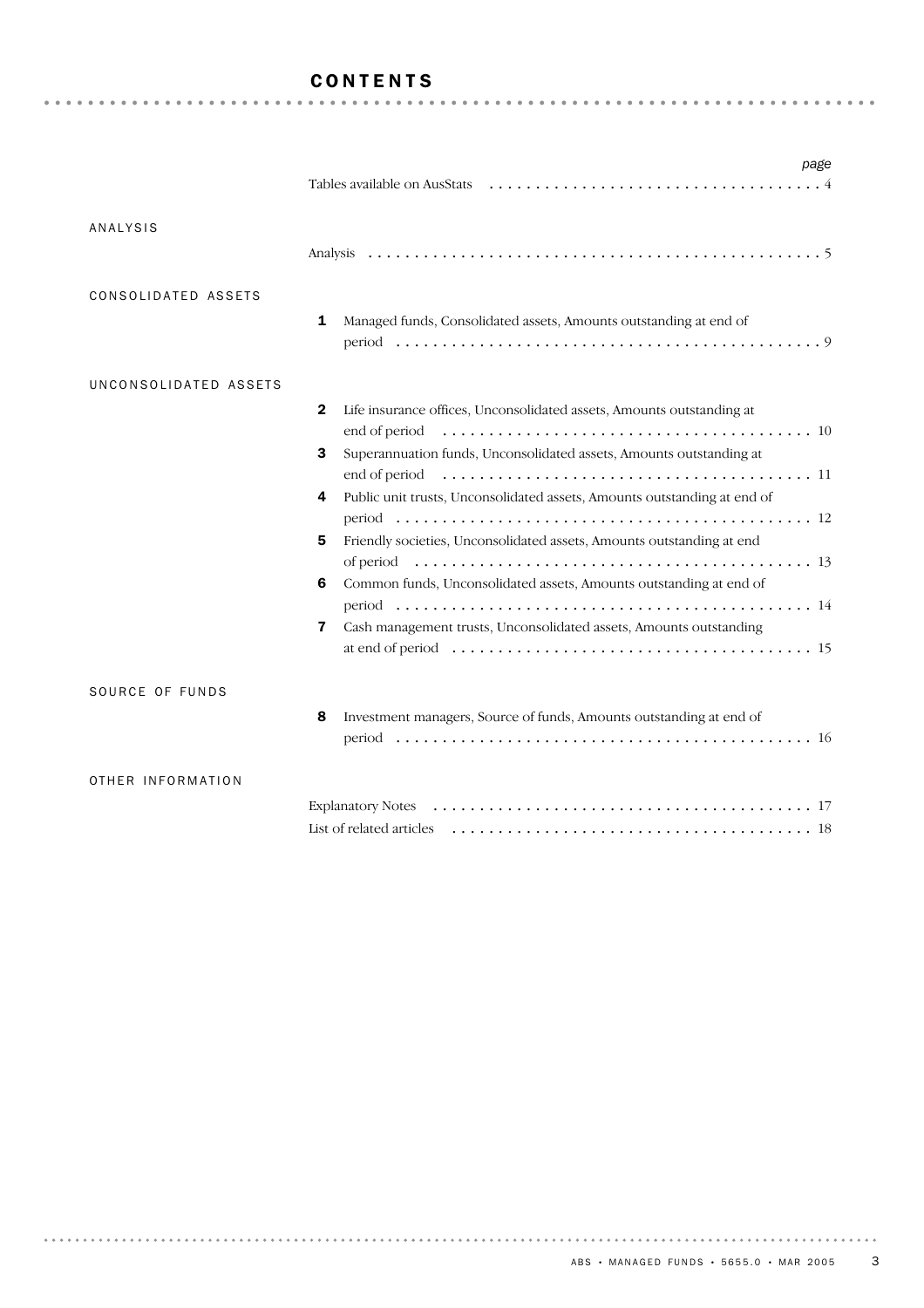#### TABLES ON AUSSTATS

TABLES AVAILABLE ON AUSSTATS

Data available on the Australian Bureau of Statistics web site <http://www.abs.gov.au> include:

- longer time series of all tables contained in this publication
- additional tables as listed below:
	- 5a. Friendly societies, unconsolidated assets
	- 5b. Friendly societies, liabilities
	- 9a. Public unit trusts, total assets by type of trust
	- 9b. Public unit trusts, total assets by type of asset
	- 9c. Public unit trusts, liabilities and unit holders' funds
	- 9d. Public unit trusts, financial operations
	- 10a. Listed property trusts, assets
	- 10b. Listed property trusts, liabilities and unit holders' funds
	- 10c. Listed property trusts, financial operations
	- 11a. Listed equity trusts, assets
	- 11b. Listed equity trusts, liabilities and unit holders' funds
	- 11c. Listed equity trusts, financial operations
	- 12a. Listed mortgage trusts, assets
	- 12b. Listed mortgage trusts, liabilities and unit holders' funds
	- 12c. Listed mortgage trusts, financial operations
	- 13a. Unlisted property trusts, assets
	- 13b. Unlisted property trusts, liabilities and unit holders' funds
	- 13c. Unlisted property trusts, financial operations
	- 14a. Unlisted equity trusts, assets
	- 14b. Unlisted equity trusts, liabilities and unit holders' funds
	- 14c. Unlisted equity trusts, financial operations
	- 15a. Unlisted mortgage trusts, assets
	- 15b. Unlisted mortgage trusts, liabilities and unit holders' funds
	- 15c. Unlisted mortgage trusts, financial operations
	- 16a. Unlisted other trusts, assets
	- 16b. Unlisted other trusts, liabilities and unit holders' funds
	- 16c. Unlisted other trusts, financial operations
	- 17a. Cash common funds, assets
	- 17b. Cash common funds, liabilities
	- 17c. Cash common funds, deposits and withdrawals
	- 17d. Cash common funds, maturity and dissection of assets
	- 18a. Non-cash common funds, assets
	- 18b. Non-cash common funds, liabilities
	- 18c. Non-cash common funds, deposits and withdrawals
	- 19a. Cash management trusts, number of trusts, financial operations and yields
	- 19b. Cash management trusts, liabilities
	- 19c. Cash management trusts, assets detailed components
	- 19d. Cash management trusts, maturity dissection of assets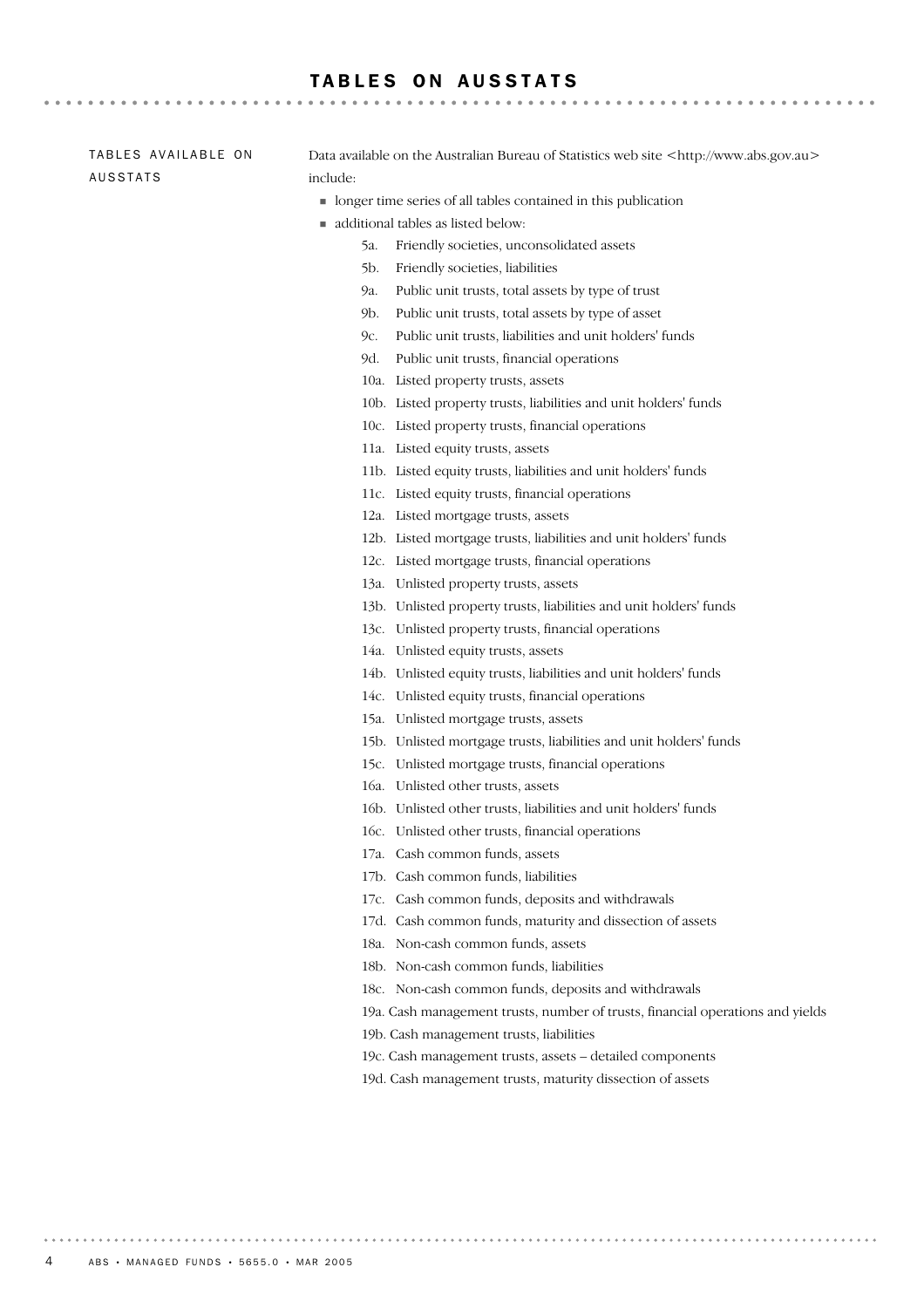#### ANALYSIS

# CONSOLIDATED ASSETS

*By type of institution*

At 31 March 2005, consolidated assets of superannuation funds was \$434.7b, up \$22.5b (5%) since December 2004. Consolidated assets of public unit trusts, and cash management trusts experienced increases of, \$3.2b (2%) and \$0.3 (1%) respectively. Assets of life insurance offices, common funds and friendly societies remained virtually the same at \$184.3, \$9.5b and \$4.5b respectively.



#### *By type of asset*

*Cross investment*

The asset movements for the quarter were in cash and deposits, up \$7.7b (13%), equities and units in trusts, up \$7.6b (2%), land and buildings, up \$5.8b (6%), short term securities of \$4.6b (6%), assets overseas, up \$0.6b, other assets, up \$0.2b (1%) and loans and placements, up \$0.2b (1%). There was a decrease in holdings of long term securities of \$0.6b (1%).



The table below presents the unconsolidated, cross-invested and consolidated assets of managed funds by type of fund as at 31 March 2005.

|                           |                | Cross-   |              |  |
|---------------------------|----------------|----------|--------------|--|
|                           | Unconsolidated | invested | Consolidated |  |
|                           | assets         | assets   | assets       |  |
| Type of fund              | \$m\$          | \$m\$    | \$m          |  |
| Life insurance offices    | 216 022        | 31 748   | 184 274      |  |
| Superannuation funds      | 528 549        | 93 861   | 434 688      |  |
| Public unit trusts        | 197 229        | 26 177   | 171 052      |  |
| <b>Friendly societies</b> | 6380           | 1909     | 4471         |  |
| Common funds              | 9896           | 365      | 9531         |  |
| Cash management trusts    | 34 667         |          | 34 667       |  |
| Total                     | 992 743        | 154 060  | 838 683      |  |

— nil or rounded to zero (including null cells)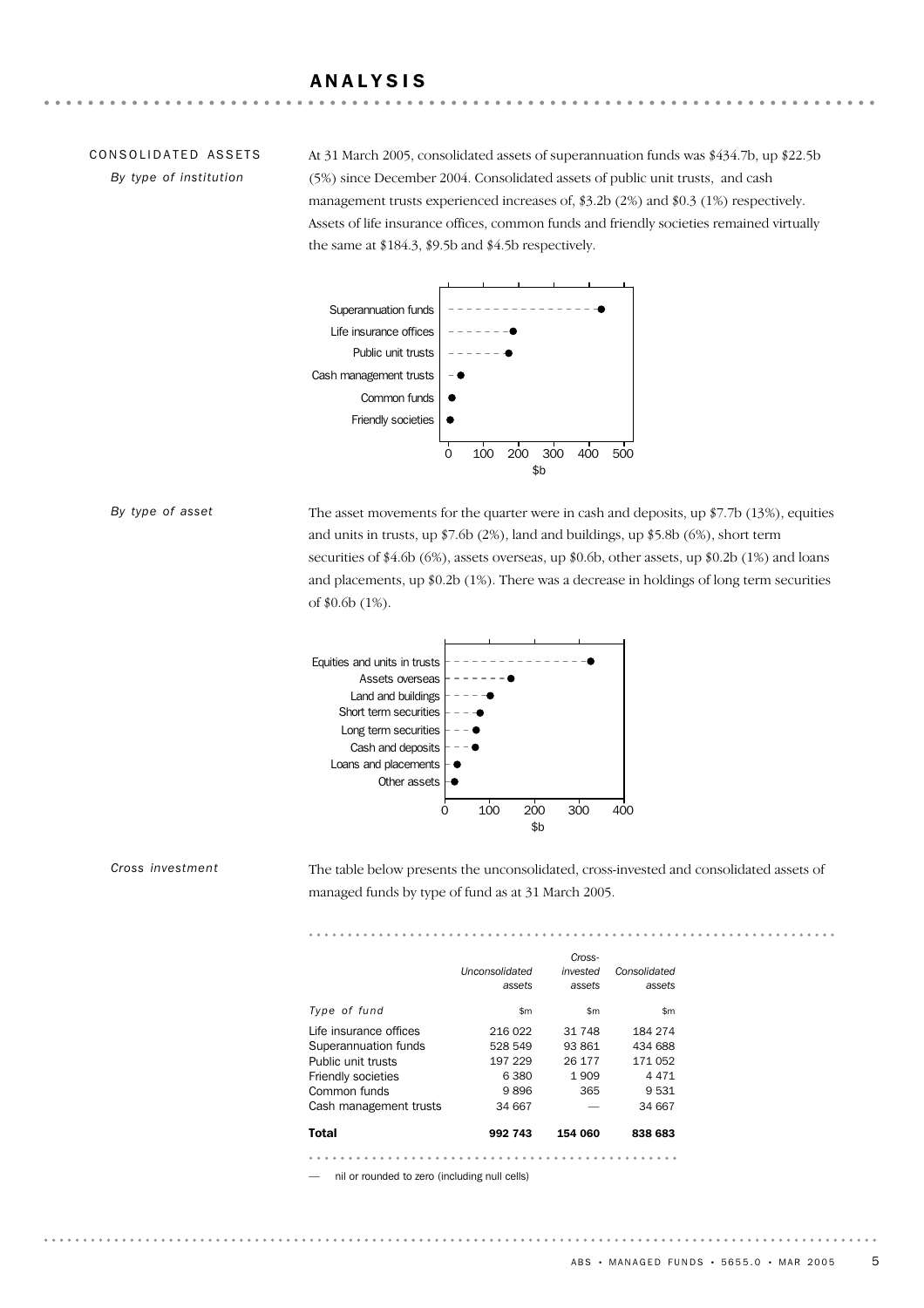#### ANALYSIS *continued*

#### UNCONSOLIDATED ASSETS

*Life insurance offices*

At 31 March 2005, the total assets of life insurance offices stood at \$216.0b, a decrease of \$0.3b since December 2004. Major decreases were in cash and deposits of \$0.5b (6%), short term securities of \$0.4b (3%) and long term securities of \$0.2b (1%). There was an increase in equities and units in trusts of \$1.5b (1%). Assets held overseas decreased by \$0.1b (1%).



*Superannuation funds*

The total assets of superannuation funds held outside of life offices was \$528.5b at 31 March 2005, an increase of \$27.5b (5%) since December 2004. Holdings of equities and units in trusts increased by \$11.4b (5%), of which units in trusts increased by \$7.3b (9%) and private trading corporation shares increased by \$3.3b (3%). Cash and deposits increased by \$5.6b (13%), short term securities increased by \$4.4b (18%), land and buildings increased by \$4.2b (16%) and assets overseas increased \$1.8b (2%). Long term securities decreased by \$0.3b (1%).

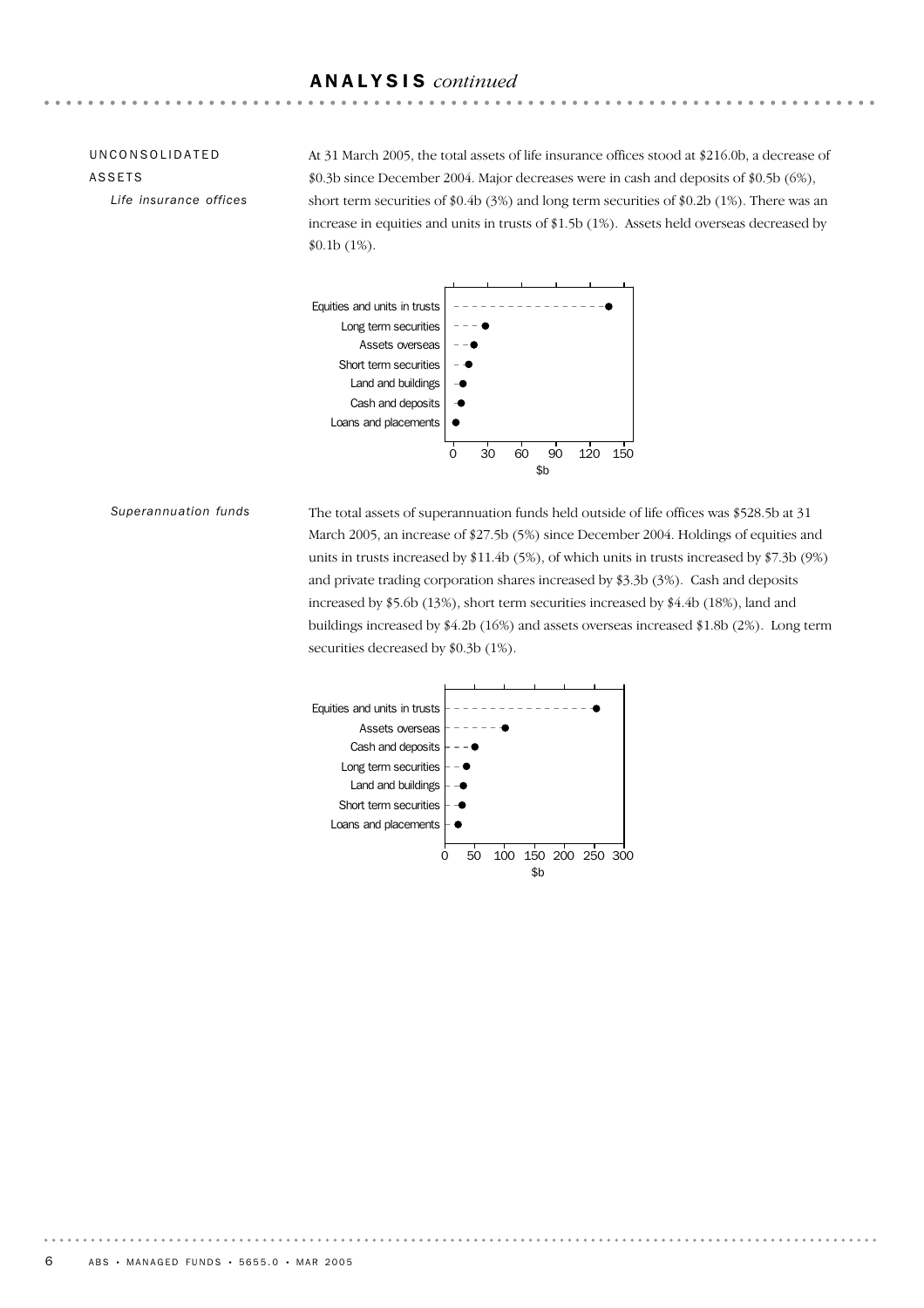#### ANALYSIS *continued*

#### *Public unit trusts*

*Friendly societies*

*Common funds*

The total assets for public unit trusts was \$197.2b at 31 March 2005, up \$4.5b (2%) from the revised December 2004 figure. The major increases were in land and buildings, up \$1.8b (3%) and units in trusts, up \$1.4b (4%).



Total assets of friendly societies was \$6.4 billion at 31 March 2005, virtually unchanged since December 2004. At the end of the quarter, equities and units in trusts stood at \$2.4b, short term securities at \$1.4b and long term securities at \$1.0b. Together they accounted for 73% of total assets.



Total assets of common funds was \$9.9b at 31 March 2005, virtually unchanged since December 2004. Short term securities and loans and placements account for 46% and 20% respectively of total assets.

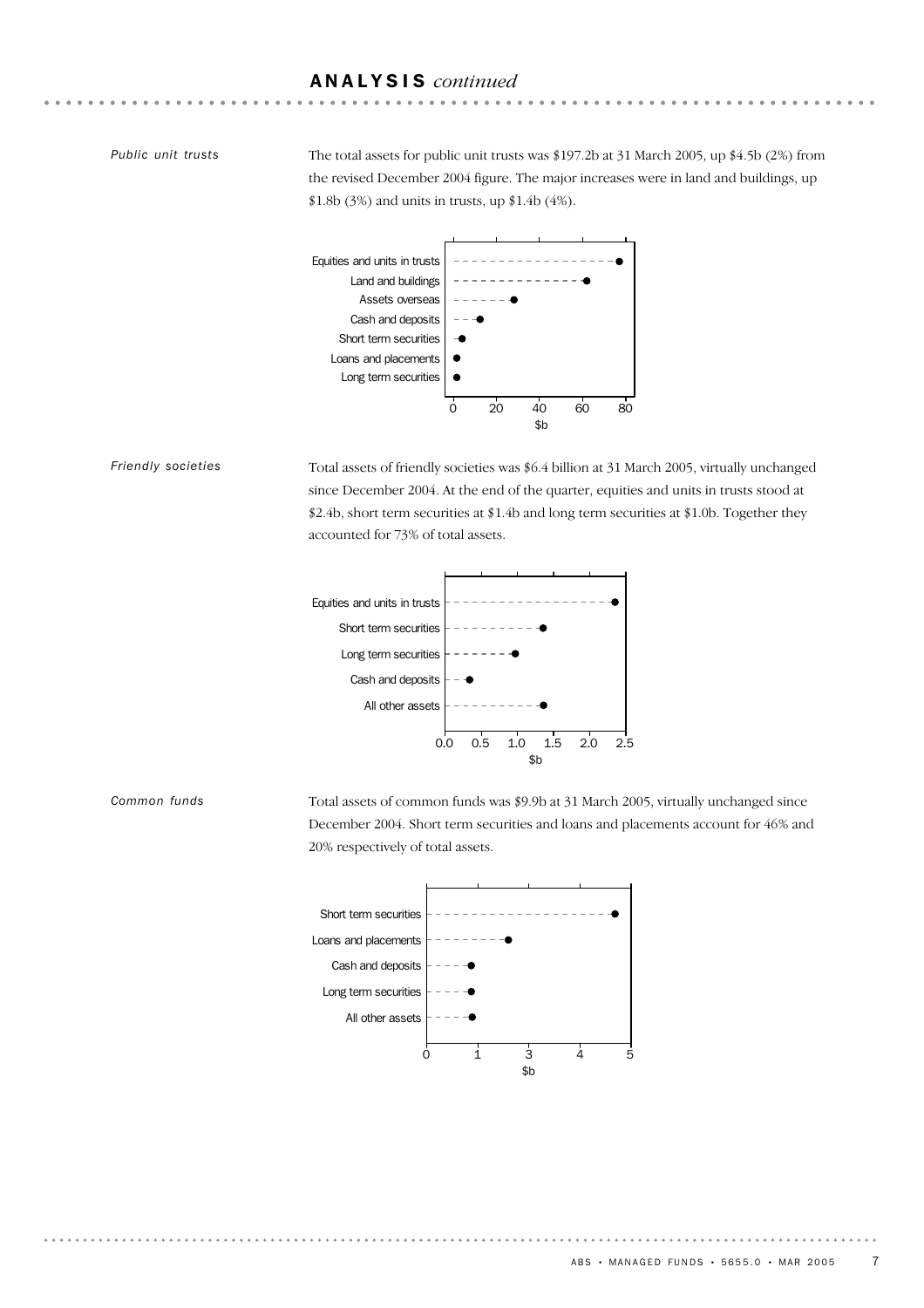#### ANALYSIS *continued*

#### *Cash management trusts*

Total assets of cash management trusts was \$34.7b at 31 March 2005, up \$0.3b (1%) since December 2004. Bills of exchange increased by \$2.1b (45%). Bank certificates of deposit decreased by \$1.6b (10%) while cash and deposits remained virtually unchanged. Short term securities accounted for 77% of total assets.



#### INVESTMENT MANAGERS *Source of funds under management*

During March quarter 2005 there was an increase in total funds under management by investment managers of \$16.5b (2%), bringing the total funds under management to \$821.4b.

The value of funds under management on behalf of superannuation funds increased by \$5.8b (2%), life insurance offices increased by \$3.6b (3%) and public unit trusts increased by \$3.1b (3%).

During the quarter the value of funds under management on behalf of sources other than managed funds increased \$1.9b (1%). Of this, the largest increase was funds under management on behalf of trusts other than public unit trusts, \$1.7b (2%). There were increases also in the value of funds under management on behalf of general insurance, \$0.6b (2%) and Government, \$0.3b (2%). While funds under management on behalf of other investment managers decreased by \$0.7b (1%).

The value of funds under management on behalf of overseas sources decreased to \$28.9b down \$0.3 (1%) from the previous quarter.

Continuing merger activity has resulted in changed reporting arrangements for some fund managers. The ABS continues to work with the relevant fund managers to clarify these changes in reporting and assess their impact on the estimates.



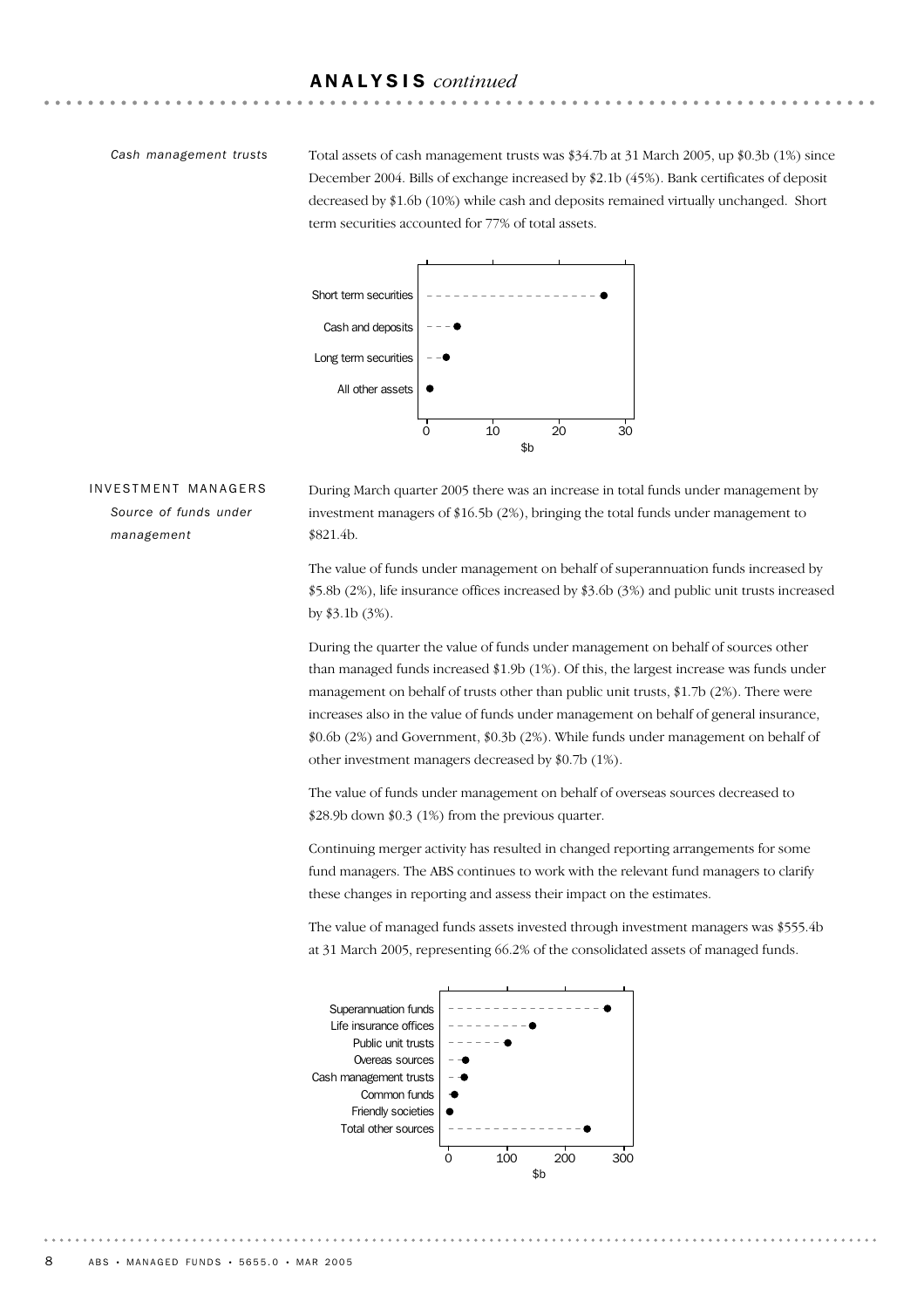|                              |             |             | Jun Otr      | Sep Otr | Dec Otr | Mar Otr | Jun Otr | Sep Otr | Dec Otr  | Mar Otr  |
|------------------------------|-------------|-------------|--------------|---------|---------|---------|---------|---------|----------|----------|
|                              | $2000 - 01$ | $2001 - 02$ | 2003         | 2003    | 2003    | 2004    | 2004    | 2004    | 2004     | 2005     |
| Institution/asset            | \$m         | \$m         | $\mathsf{m}$ | \$m\$   | \$m     | \$m\$   | \$m     | \$m     | \$m\$    | \$m      |
|                              |             |             |              |         |         |         |         |         |          |          |
| <b>Type of institution</b>   |             |             |              |         |         |         |         |         |          |          |
| Life insurance offices(a)    | 173 845     | 177 000     | 164 354      | 169 495 | 167 211 | 168 267 | 173 252 | 176 616 | 184 238  | 184 274  |
| Superannuation funds(b)      | 300 854     | 299 268     | 315 383      | 327 388 | 343 280 | 359 784 | 375 115 | 387 849 | 412 173  | 434 688  |
| Public unit trusts           | 119 344     | 131 845     | 136 926      | 144 017 | 149 135 | 149 763 | 154 664 | 159 516 | 167820   | 171 052  |
| Friendly societies           | 5 5 2 3     | 5 5 6 3     | 4572         | 4513    | 4526    | 4513    | 4556    | 4 4 5 5 | 4519     | 4 4 7 1  |
| Common funds                 | 8 1 2 6     | 7 7 7 1     | 8 6 0 5      | 8965    | 8847    | 9 1 7 7 | 9 2 9 8 | 9 1 9 7 | 9 4 9 8  | 9531     |
| Cash management trusts       | 32 573      | 33 0 23     | 30 031       | 29 660  | 29881   | 29826   | 32 452  | 32 945  | 34 34 9  | 34 667   |
| <b>Total</b>                 | 640 265     | 654 470     | 659871       | 684 038 | 702879  | 721 330 | 749 336 | 770 577 | 812 597  | 838 683  |
| <b>Type of asset</b>         |             |             |              |         |         |         |         |         |          |          |
| Cash and deposits            | 42 150      | 44 4 22     | 46 551       | 46 484  | 50 084  | 50 814  | 54 609  | 57 098  | 60 300   | 67997    |
| Loans and placements         | 30 749      | 25 556      | 25 535       | 26 076  | 27 4 28 | 28 861  | 28 417  | 26 381  | 27 274   | 27 511   |
| Short term securities        | 66 291      | 63 415      | 68 696       | 68 806  | 68 658  | 69 250  | 73 663  | 75 434  | 73 479   | 78 058   |
| Long term securities         | 67 173      | 65978       | 67 368       | 64 025  | 64 677  | 65 866  | 65 562  | 70 389  | 70 348   | 69 7 7 8 |
| Equities and units in trusts | 219 504     | 228 764     | 225 077      | 248 525 | 257862  | 269 780 | 280 045 | 294 588 | 318 250  | 325 812  |
| Land and buildings           | 69 843      | 74 776      | 82 138       | 83 108  | 87 390  | 86 387  | 89898   | 92 131  | 95 165   | 100 939  |
| Assets overseas              | 123 200     | 127 913     | 120 676      | 123 859 | 125 696 | 129 378 | 136 556 | 135 442 | 146 638  | 147 286  |
|                              |             |             | 23830        | 23 155  | 21 0 84 | 20 994  | 20 587  | 19 114  | 21 1 4 3 | 21 302   |
| Other assets                 | 21 356      | 23 645      |              |         |         |         |         |         |          |          |
| <b>Total</b>                 | 640 265     | 654 470     | 659871       | 684 038 | 702879  | 721 330 | 749 336 | 770 577 | 812 597  | 838 683  |

(a) Figures include superannuation funds held in the statutory funds of life (b) March 2005 figures are preliminary.

insurance offices.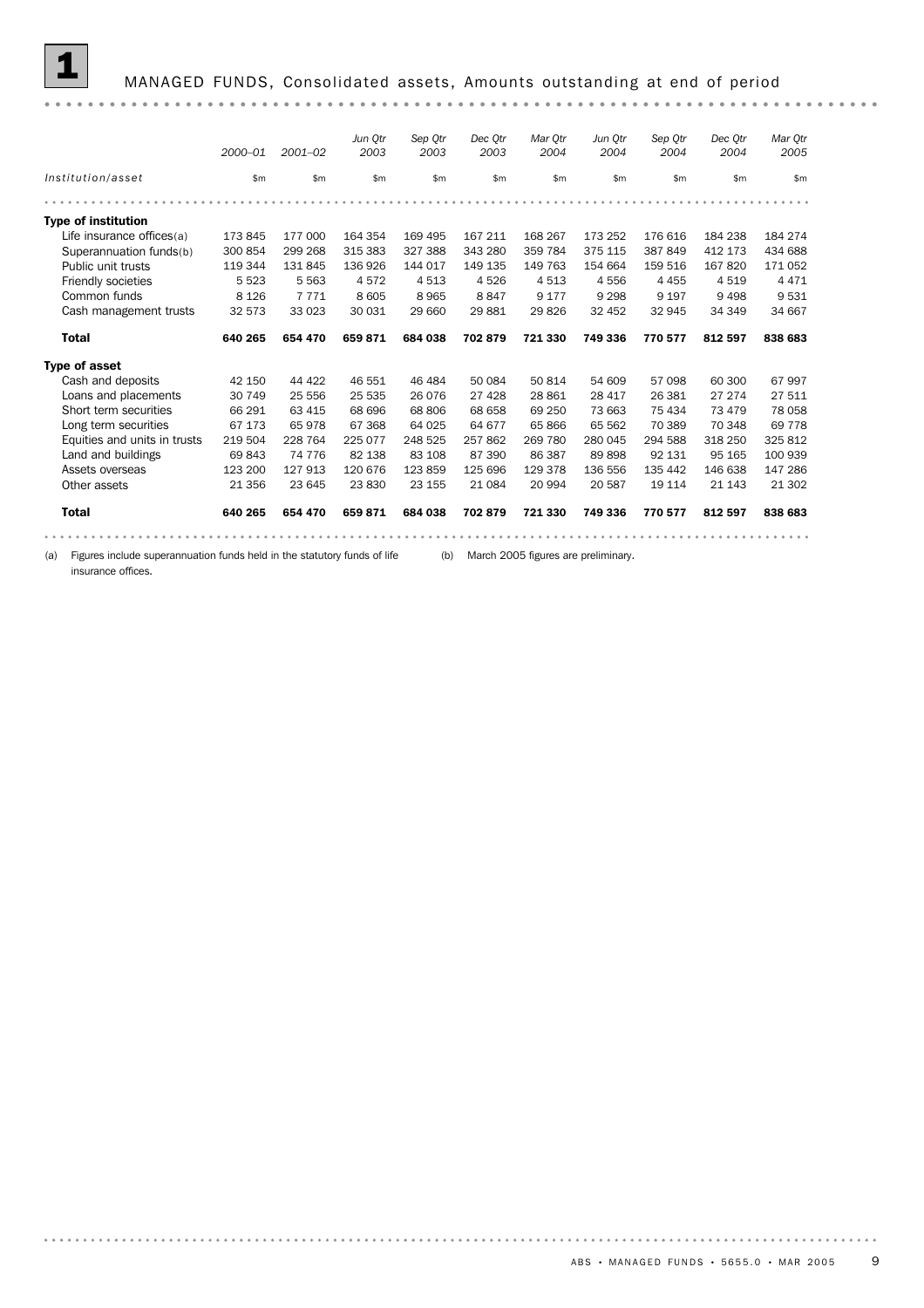|                                                                                                                              | 2000-01                              | 2001-02                             | Jun Qtr<br>2003                       | Sep Otr<br>2003                          | Dec Otr<br>2003                         | Mar Otr<br>2004                       | Jun Otr<br>2004                         | Sep Otr<br>2004                        | Dec Otr<br>2004                         | Mar Qtr<br>2005                        |
|------------------------------------------------------------------------------------------------------------------------------|--------------------------------------|-------------------------------------|---------------------------------------|------------------------------------------|-----------------------------------------|---------------------------------------|-----------------------------------------|----------------------------------------|-----------------------------------------|----------------------------------------|
| Assets                                                                                                                       | \$m\$                                | \$m                                 | \$m                                   | \$m\$                                    | \$m\$                                   | \$m                                   | \$m                                     | \$m\$                                  | \$m                                     | \$m                                    |
|                                                                                                                              |                                      |                                     |                                       |                                          |                                         |                                       |                                         |                                        |                                         |                                        |
| <b>TOTAL ASSETS</b>                                                                                                          | 201 210                              | 201 698                             | 193 177                               | 198 045                                  | 196 711                                 | 197 490                               | 202 635                                 | 207 064                                | 216 311 216 022                         |                                        |
| <b>Assets in Australia</b>                                                                                                   | 171 028                              | 171 380                             | 170 017                               | 177 035                                  | 178 288                                 | 180 745                               | 185 239                                 | 189 912                                | 198 537                                 | 198 372                                |
| Cash and deposits<br><b>Banks</b><br>Other deposit taking institutions                                                       | 9 5 6 0<br>5 3 0 6<br>4 2 5 3        | 8 1 6 9<br>5 2 0 8<br>2961          | 7735<br>5 3 5 7<br>2 3 7 8            | 8 2 6 2<br>5 2 2 6<br>3 0 3 6            | 9998<br>5055<br>4943                    | 8 1 5 2<br>4 9 8 5<br>3 1 6 6         | 7 2 3 9<br>4920<br>2 3 1 9              | 6793<br>4 4 7 8<br>2 3 1 5             | 7 1 7 1<br>4801<br>2 3 7 0              | 6708<br>4 2 7 6<br>2 4 3 2             |
| Loans and placements                                                                                                         | 7730                                 | 4799                                | 3 6 3 3                               | 2 7 2 8                                  | 2 3 4 0                                 | 2 2 6 4                               | 2430                                    | 2667                                   | 2059                                    | 2045                                   |
| <b>Short term securities</b><br>Bills of exchange<br>Bank certificates of deposit<br>Other short term securities             | 11 507<br>3 604<br>2620<br>5 2 8 3   | 12 205<br>2809<br>4 3 0 4<br>5092   | 14 4 28<br>2639<br>7 1 8 5<br>4 6 0 5 | 14 066<br>3868<br>6472<br>3 7 2 7        | 12884<br>3 0 6 7<br>6733<br>3 0 8 4     | 13 4 18<br>2897<br>7 2 2 1<br>3 3 0 0 | 13 556<br>2 7 6 6<br>7 0 0 1<br>3 7 8 9 | 13 705<br>2845<br>7378<br>3 4 8 2      | 13 689<br>2924<br>7426<br>3 3 3 9       | 13 298<br>2 7 3 1<br>7617<br>2950      |
| Long term securities<br>Commonwealth government bonds<br>State and local government securities<br>Other long term securities | 30 309<br>7 1 2 7<br>8516<br>14 6 66 | 27 406<br>6319<br>6729<br>14 3 5 7  | 28 590<br>5 1 9 3<br>5841<br>17 556   | 25 391<br>4 9 8 1<br>5 6 6 8<br>14 7 4 2 | 24 803<br>5469<br>5 4 6 4<br>13870      | 25822<br>5 5 5 9<br>6049<br>14 2 13   | 27 244<br>5834<br>6 3 6 2<br>15 0 49    | 28 3 65<br>5898<br>6577<br>15890       | 27929<br>5854<br>6454<br>15 6 21        | 27 741<br>6 2 3 9<br>5 5 3 3<br>15 969 |
| Equities and units in trusts<br>Trading corporation shares<br>Financial sector shares<br>Units in trusts                     | 98 244<br>30 297<br>20 061<br>47887  | 103824<br>31 564<br>17691<br>54 570 | 101 348<br>21 983<br>13 984<br>65 382 | 112807<br>23 5 25<br>13 602<br>75 681    | 115 981<br>19 4 46<br>14 3 84<br>82 151 | 118815<br>20 145<br>14 0 77<br>84 593 | 122 462<br>20 555<br>14 160<br>87 747   | 125 994<br>20 569<br>13 930<br>91 4 94 | 134 758<br>21 7 9 5<br>16 102<br>96 861 | 136 223<br>21 601<br>16 057<br>98 564  |
| Other financial assets                                                                                                       | 3 5 3 9                              | 4926                                | 5 3 5 1                               | 5014                                     | 3 4 5 9                                 | 3 3 6 1                               | 3 5 2 1                                 | 3 2 8 0                                | 3832                                    | 3501                                   |
| Land and buildings                                                                                                           | 9 3 9 3                              | 8701                                | 7952                                  | 7932                                     | 7954                                    | 7943                                  | 7860                                    | 8 2 2 8                                | 8 2 3 6                                 | 8014                                   |
| Other non-financial assets                                                                                                   | 745                                  | 1351                                | 979                                   | 835                                      | 868                                     | 973                                   | 926                                     | 880                                    | 863                                     | 842                                    |
| <b>Assets overseas</b>                                                                                                       | 30 183                               | 30 318                              | 23 161                                | 21 011                                   | 18 4 23                                 | 16 745                                | 17 395                                  | 17 152                                 | 17 774                                  | 17650                                  |
|                                                                                                                              |                                      |                                     |                                       |                                          |                                         |                                       |                                         |                                        |                                         |                                        |

(a) Figures include superannuation funds held in the statutory funds of life insurance offices. It also includes shareholders' funds.

. . . . . . . . .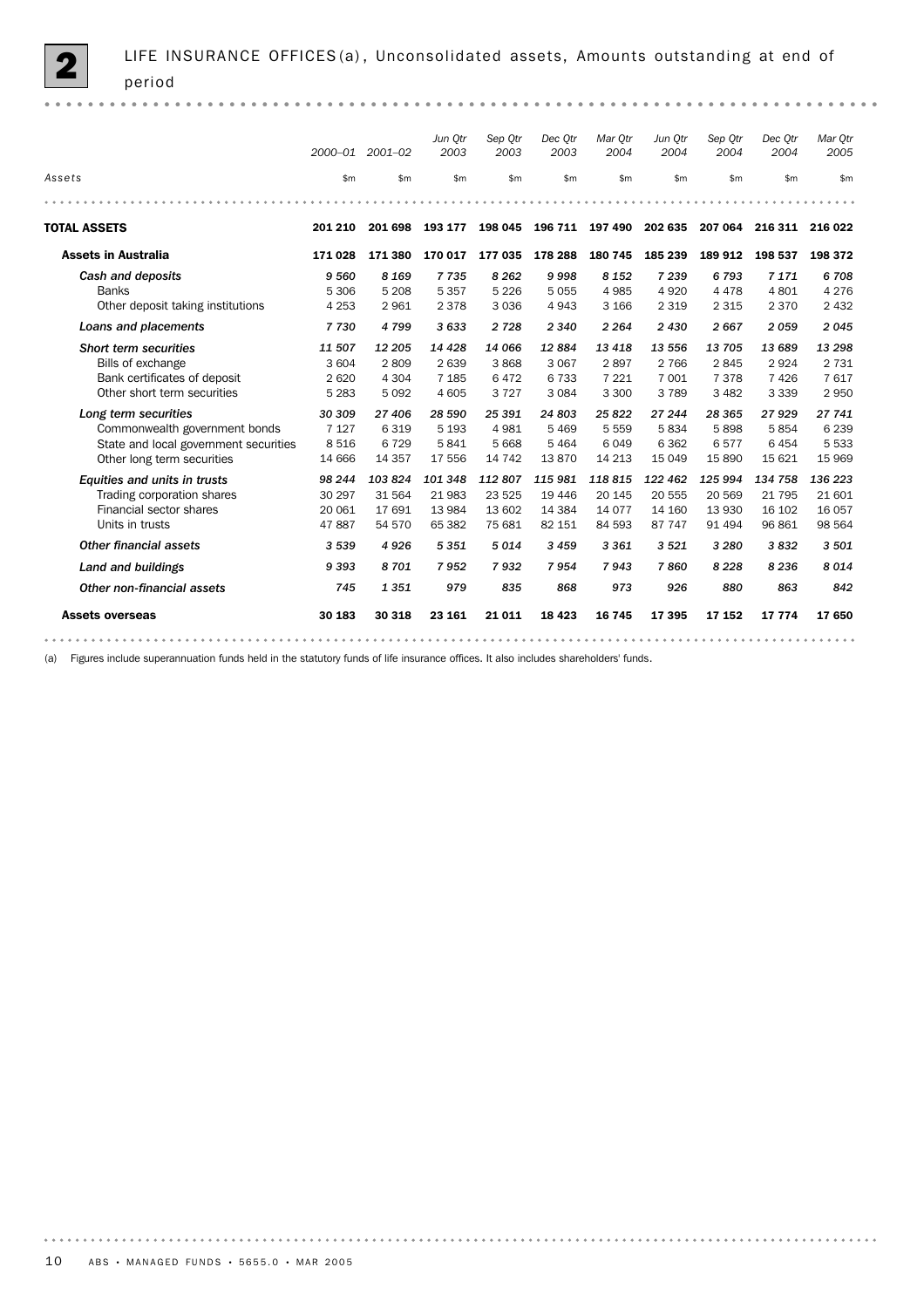|                                       | 2000-01  | $2001 - 02$     | Jun Qtr<br>2003 | Sep Otr<br>2003 | Dec Otr<br>2003 | Mar Otr<br>2004 | Jun Qtr<br>2004 | Sep Otr<br>2004 | Dec Otr<br>2004 | Mar Qtr<br>2005 |
|---------------------------------------|----------|-----------------|-----------------|-----------------|-----------------|-----------------|-----------------|-----------------|-----------------|-----------------|
| Assets                                | \$m      | \$m\$           | \$m             | \$m             | \$m\$           | \$m             | \$m\$           | \$m\$           | \$m             | \$m             |
|                                       |          |                 |                 |                 |                 |                 |                 |                 |                 |                 |
| <b>TOTAL ASSETS</b>                   | 356 965  | 359 621 378 769 |                 | 393 588         | 414 433         | 435 320         | 456 892         | 472 323         | 501 036         | 528 549         |
| <b>Assets in Australia</b>            | 284 352  | 284 609         | 304 630         | 315 211         | 332 470         | 349 161         | 364 791         | 381 294         | 401 619         | 427321          |
| Cash and deposits                     | 28 310   | 28 714          | 34 151          | 34 194          | 35849           | 37 634          | 41 143          | 41 676          | 44 497          | 50 111          |
| <b>Banks</b>                          | 23 400   | 24 7 21         | 28 833          | 29 038          | 30 642          | 32 2 2 6        | 35 699          | 36 004          | 39 174          | 44 391          |
| Other deposit taking institutions     | 4910     | 3993            | 5 3 1 8         | 5 1 5 7         | 5 2 0 7         | 5 4 0 9         | 5 4 4 4         | 5673            | 5 3 2 4         | 5720            |
| Loans and placements                  | 17 108   | 14 597          | 14 575          | 15919           | 16924           | 17932           | 19 285          | 19863           | 21 248          | 21 537          |
| <b>Short term securities</b>          | 17 736   | 16 9 20         | 21884           | 22 224          | 24 175          | 24 532          | 26 753          | 27 646          | 23811           | 28 187          |
| Bills of exchange                     | 6424     | 5851            | 7929            | 8 0 4 0         | 8 6 6 3         | 8557            | 8930            | 9 2 1 7         | 7 5 1 0         | 9570            |
| Bank certificates of deposit          | 8 5 1 3  | 7658            | 8849            | 9 4 0 6         | 10 362          | 11 0 53         | 12 173          | 12 4 6 7        | 11 591          | 12 903          |
| Other short term securities           | 2 7 9 8  | 3 4 1 2         | 5 1 0 6         | 4 7 7 9         | 5 1 5 0         | 4922            | 5 6 5 0         | 5962            | 4 709           | 5 7 1 4         |
| Long term securities                  | 28 7 8 7 | 31 415          | 31 628          | 31 568          | 32 613          | 33 234          | 32 181          | 35 719          | 36 019          | 35 699          |
| Commonwealth government bonds         | 13 2 39  | 11 7 20         | 10 7 34         | 10 611          | 9 7 9 9         | 9 1 0 5         | 9 1 8 7         | 9 7 3 1         | 10 805          | 10 730          |
| State and local government securities | 5 7 1 3  | 5 2 5 3         | 6451            | 6 7 1 0         | 6 2 0 9         | 6435            | 6682            | 7 1 2 2         | 7 3 2 3         | 6942            |
| Other long term securities            | 9835     | 14 4 4 1        | 14 4 4 2        | 14 247          | 16 605          | 17 695          | 16 312          | 18 8 65         | 17892           | 18 0 27         |
| Equities and units in trusts          | 158 340  | 157 422         | 167 429         | 176 043         | 187 364         | 199 556         | 211 497         | 223 678         | 242 145         | 253 524         |
| Trading corporation shares            | 71957    | 73 296          | 75 718          | 80 351          | 86 144          | 92 460          | 96 463          | 104 987         | 114 758         | 118 039         |
| Financial sector shares               | 32 252   | 26 322          | 31899           | 32 841          | 33 502          | 35 146          | 36 800          | 38 318          | 42 3 28         | 43 132          |
| Units in trusts                       | 54 131   | 57804           | 59 812          | 62 851          | 67 718          | 71950           | 78 234          | 80 372          | 85 059          | 92 353          |
| Other financial assets                | 10 9 25  | 11 175          | 10 509          | 10 309          | 10 703          | 10 503          | 8099            | 6051            | 6057            | 6 1 1 0         |
| Land and buildings                    | 22 340   | 23 452          | 23 371          | 23 844          | 23 663          | 24 508          | 24 558          | 25 3 22         | 26 442          | 30 606          |
| Other non-financial assets            | 805      | 913             | 1083            | 1 1 0 9         | 1 1 7 9         | 1 2 6 2         | 1 2 7 3         | 1340            | 1400            | 1547            |
| <b>Assets overseas</b>                | 72 613   | 75 012          | 74 139          | 78377           | 81963           | 86 159          | 92 101          | 91 0 29         | 99 417          | 101 228         |
|                                       |          |                 |                 |                 |                 |                 |                 |                 |                 |                 |

(a) Excludes superannuation funds that are invested and administered by life insurance offices. March 2005 figures are preliminary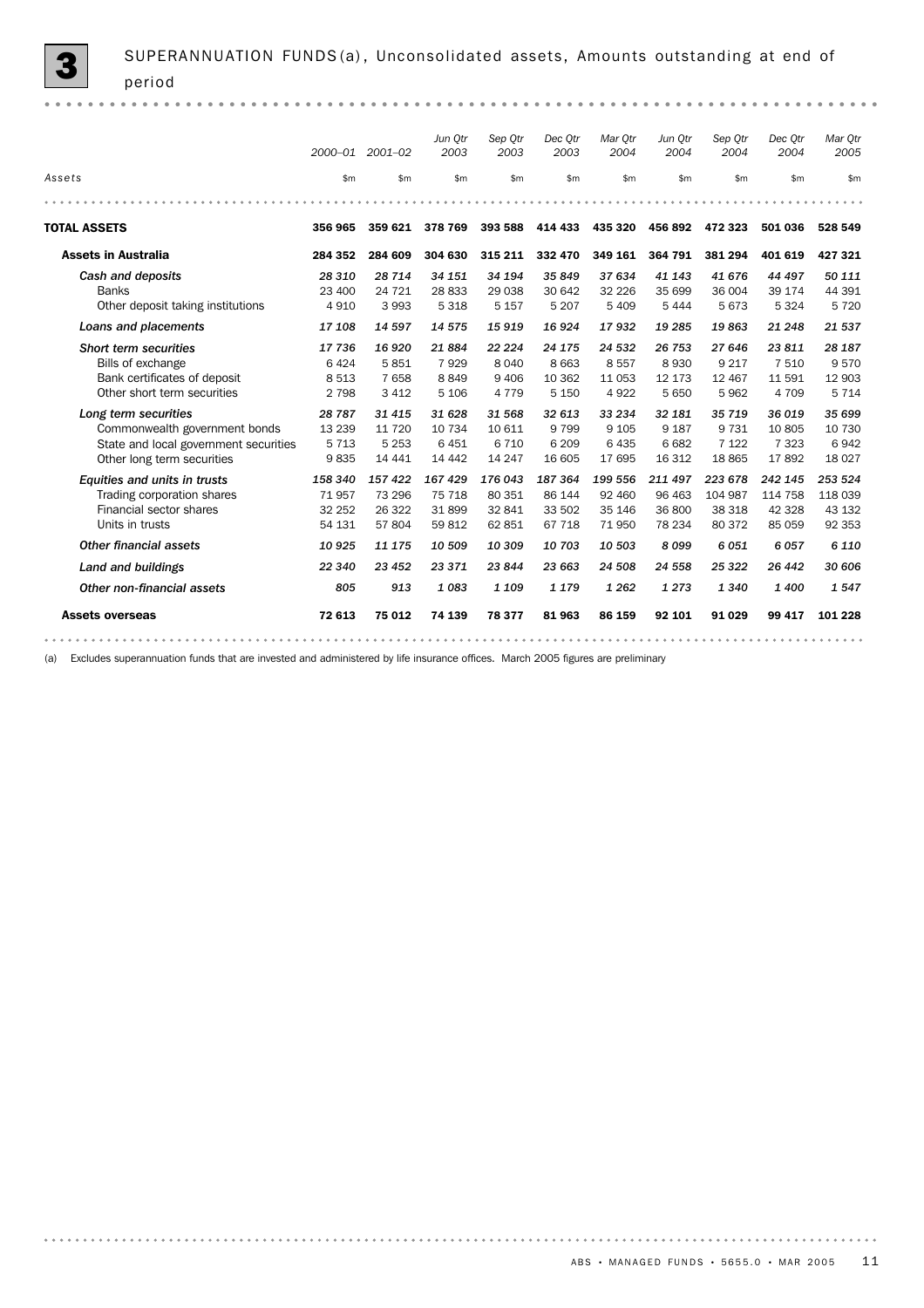

|                                   | $2000 - 01$ | $2001 - 02$ | Jun Otr<br>2003 | Sep Otr<br>2003 | Dec Otr<br>2003 | Mar Otr<br>2004 | Jun Otr<br>2004 | Sep Otr<br>2004 | Dec Otr<br>2004 | Mar Otr<br>2005 |
|-----------------------------------|-------------|-------------|-----------------|-----------------|-----------------|-----------------|-----------------|-----------------|-----------------|-----------------|
| Assets                            | \$m\$       | \$m\$       | \$m\$           | \$m             | \$m\$           | \$m\$           | \$m\$           | \$m\$           | \$m\$           | \$m             |
|                                   |             |             |                 |                 |                 |                 |                 |                 |                 |                 |
| <b>TOTAL ASSETS</b>               | 138 041     | 153 572     | 161873          | 167 950         | 173 607         | 176 532         | 181 538         | 186 703         | 192 731         | 197 229         |
| <b>Assets in Australia</b>        | 117 736     | 131 161     | 138 743         | 143 729         | 148 558         | 150 303         | 154 727         | 159 705         | 163 569         | 169 143         |
| Cash and deposits                 | 6585        | 7629        | 7 1 4 8         | 7 1 9 1         | 7027            | 7014            | 7752            | 11 202          | 11 462          | 12 296          |
| <b>Banks</b>                      | 3 1 5 6     | 3 6 8 0     | 2912            | 3 1 6 1         | 2836            | 2898            | 3 0 4 6         | 3678            | 3 7 6 0         | 4 604           |
| Other deposit taking institutions | 3 4 2 9     | 3949        | 4 2 3 6         | 4 0 3 0         | 4 1 9 1         | 4 1 1 6         | 4 70 6          | 7 5 2 4         | 7 7 0 2         | 7692            |
| Loans and placements              | 4 0 0 1     | 3953        | 4 3 4 8         | 4 4 8 1         | 5385            | 5 5 5 7         | 3 5 3 0         | 1440            | 1451            | 1 4 0 1         |
| <b>Short term securities</b>      | 3 4 3 2     | 3872        | 3866            | 3013            | 3070            | 3575            | 3 5 5 8         | 3 4 3 2         | 3673            | 3864            |
| Bills of exchange                 | 2689        | 3 0 5 5     | 3 4 0 7         | 2 604           | 2675            | 3 0 9 5         | 3 0 5 5         | 3 0 28          | 3 1 7 6         | 3 2 5 0         |
| Bank certificates of deposit(a)   | -           | -           |                 |                 |                 |                 |                 |                 |                 |                 |
| Other short term securities       | 744         | 817         | 460             | 409             | 395             | 481             | 503             | 404             | 497             | 615             |
| Long term securities              | 2843        | 2052        | 2 3 0 1         | 2 1 4 7         | 1978            | 1616            | 1 3 0 4         | 1527            | 1399            | 1363            |
| Equities and units in trusts      | 56 681      | 64 753      | 63 032          | 68 432          | 69 213          | 72 280          | 72874           | 74 545          | 74 861          | 77 128          |
| Equities                          | 32 239      | 33 561      | 30 217          | 33 2 7 3        | 35 984          | 37 061          | 37 100          | 37 594          | 38 857          | 39 736          |
| Units in trusts                   | 24 4 4 2    | 31 192      | 32 815          | 35 159          | 33 2 29         | 35 219          | 35 7 7 4        | 36 951          | 36 004          | 37 392          |
| <b>Other financial assets</b>     | 2 5 4 6     | 2 5 0 9     | 2883            | 2 2 3 2         | 1779            | 1826            | 3 4 4 4         | 4 1 4 8         | 4780            | 5391            |
| Land and buildings                | 37844       | 42 366      | 50 520          | 51 047          | 55 495          | 53 674          | 57 213          | 58 358          | 60 218          | 62 0 24         |
| Other non-financial assets        | 3804        | 4 0 2 7     | 4645            | 5 1 8 7         | 4611            | 4761            | 5052            | 5053            | 5725            | 5676            |
| <b>Assets overseas</b>            | 20 305      | 22 4 11     | 23 130          | 24 221          | 25 049          | 26 229          | 26 811          | 26 998          | 29 162          | 28 0 86         |

— nil or rounded to zero (including null cells) (a) Bank certificates of deposit are included with 'Cash and deposits' at banks.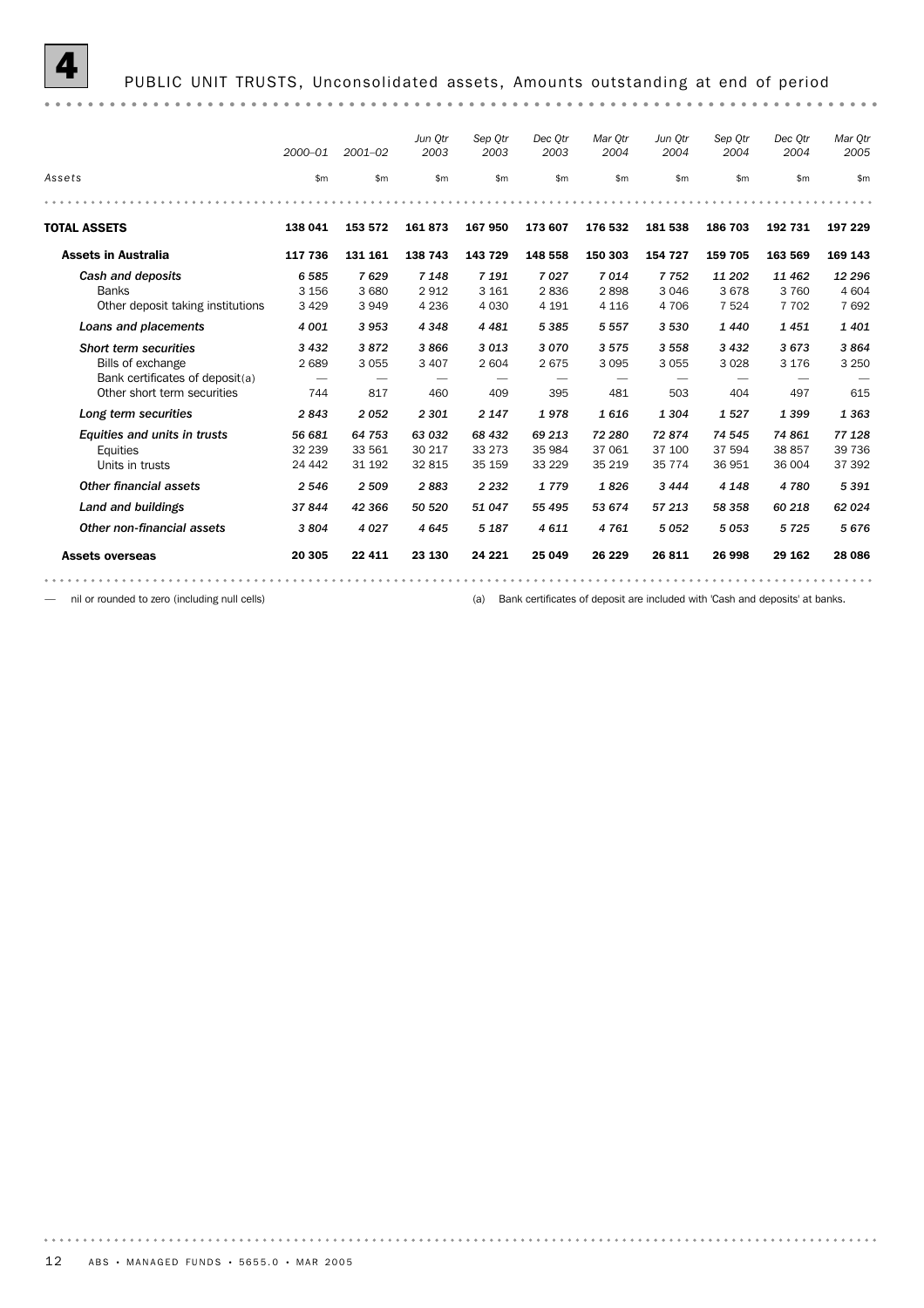

|                                       |         | 2000-01 2001-02 | Jun Otr<br>2003 | Sep Otr<br>2003 | Dec Otr<br>2003 | Mar Otr<br>2004 | Jun Otr<br>2004 | Sep Otr<br>2004 | Dec Otr<br>2004 | Mar Qtr<br>2005 |
|---------------------------------------|---------|-----------------|-----------------|-----------------|-----------------|-----------------|-----------------|-----------------|-----------------|-----------------|
| Assets                                | \$m\$   | \$m             | \$m\$           | \$m             | \$m             | \$m             | \$m\$           | \$m             | \$m             | \$m             |
|                                       |         |                 |                 |                 |                 |                 |                 |                 |                 |                 |
| <b>TOTAL ASSETS</b>                   | 5970    | 6 0 3 4         | 6 1 1 6         | 6 1 2 1         | 6 1 4 8         | 6 186           | 6 2 3 6         | 6 2 6 9         | 6370            | 6 3 8 0         |
| <b>Assets in Australia</b>            | 5873    | 5911            | 5979            | 5978            | 5998            | 6053            | 6098            | 6 1 1 8         | 6 200           | 6 2 1 4         |
| Cash and deposits                     | 503     | 447             | 434             | 399             | 388             | 422             | 434             | 339             | 365             | 340             |
| <b>Banks</b>                          | 408     | 214             | 197             | 168             | 162             | 207             | 226             | 134             | 168             | 114             |
| Other deposit taking institutions     | 95      | 233             | 237             | 231             | 226             | 215             | 208             | 205             | 197             | 226             |
| Loans and placements                  | 363     | 376             | 452             | 460             | 468             | 467             | 475             | 450             | 466             | 447             |
| Short term securities                 | 2040    | 2049            | 1 2 8 7         | 1273            | 1 3 9 5         | 1337            | 1384            | 1442            | 1530            | 1 3 5 7         |
| Bills of exchange                     | 526     | 408             | 272             | 194             | 217             | 202             | 107             | 162             | 203             | 60              |
| Bank certificates of deposit          | 1 1 0 1 | 1 2 3 0         | 875             | 943             | 1 0 0 2         | 978             | 1 0 8 9         | 1 1 2 6         | 1 200           | 1 1 8 6         |
| Other short term securities           | 413     | 411             | 140             | 136             | 176             | 157             | 188             | 154             | 127             | 111             |
| Long term securities                  | 1633    | 1692            | 1348            | 1 3 5 5         | 1 2 3 1         | 1 2 9 1         | 1251            | 1 2 1 3         | 1098            | 974             |
| Commonwealth government bonds         | 203     | 187             | 124             | 114             | 99              | 64              | 87              | 99              | 78              | 65              |
| State and local government securities | 363     | 254             | 422             | 487             | 411             | 413             | 371             | 361             | 242             | 256             |
| Other long term securities            | 1 0 6 7 | 1 2 5 1         | 802             | 754             | 721             | 814             | 793             | 753             | 778             | 653             |
| Equities and units in trusts          | 732     | 709             | 1777            | 1755            | 1777            | 1826            | 1861            | 1972            | 2020            | 2 3 5 0         |
| Trading corporation shares            | 257     | 195             | 229             | 143             | 150             | 149             | 176             | 154             | 165             | 435             |
| Financial sector shares               | 46      | 49              | $\overline{4}$  | $\overline{4}$  | 5               | $\overline{4}$  | 5               | 5               | 5               | $\overline{7}$  |
| Units in trusts                       | 429     | 465             | 1544            | 1 608           | 1622            | 1673            | 1680            | 1813            | 1850            | 1908            |
| Other financial assets                | 222     | 289             | 325             | 328             | 307             | 277             | 257             | 314             | 259             | 307             |
| Land and buildings                    | 223     | 216             | 252             | 269             | 271             | 263             | 265             | 222             | 269             | 296             |
| Other non-financial assets            | 157     | 133             | 104             | 139             | 161             | 170             | 171             | 166             | 193             | 143             |
| <b>Assets overseas</b>                | 97      | 123             | 137             | 143             | 150             | 133             | 138             | 151             | 170             | 166             |
|                                       |         |                 |                 |                 |                 |                 |                 |                 |                 |                 |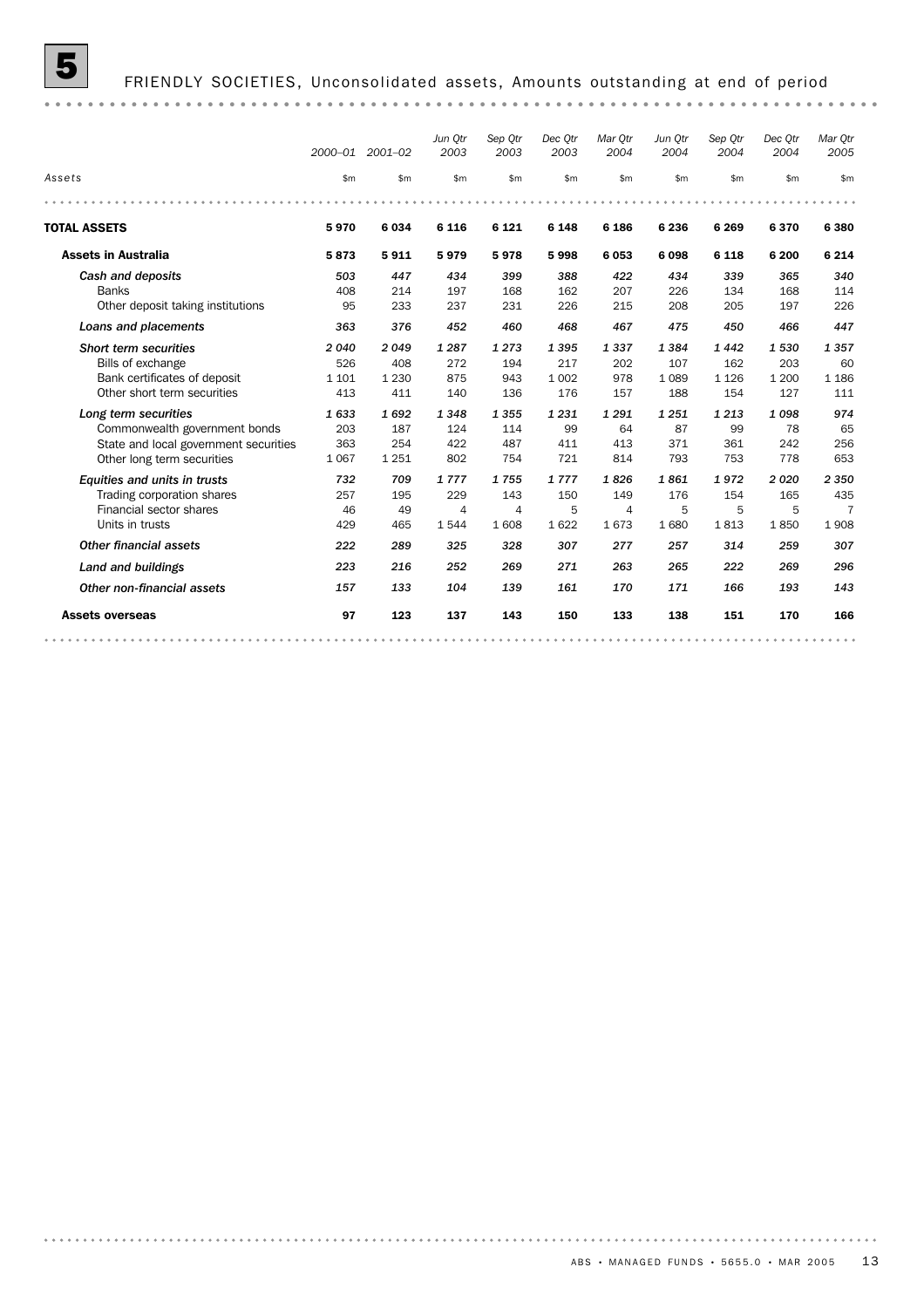# **6** COMMON FUNDS, Unconsolidated assets, Amounts outstanding at end of period

|                                       | 2000-01      | 2001-02 | Jun Otr<br>2003 | Sep Otr<br>2003 | Dec Otr<br>2003          | Mar Otr<br>2004          | Jun Otr<br>2004          | Sep Otr<br>2004 | Dec Otr<br>2004 | Mar Otr<br>2005 |
|---------------------------------------|--------------|---------|-----------------|-----------------|--------------------------|--------------------------|--------------------------|-----------------|-----------------|-----------------|
| Assets                                | \$m          | \$m     | \$m             | \$m             | \$m                      | \$m                      | \$m                      | \$m\$           | \$m             | \$m             |
|                                       |              |         |                 |                 |                          |                          |                          |                 |                 |                 |
| <b>TOTAL ASSETS</b>                   | 8 2 0 3      | 7941    | 8929            | 9 2 7 9         | 9 1 6 5                  | 9563                     | 9687                     | 9492            | 9852            | 9896            |
| <b>Assets in Australia</b>            | 8 2 0 1      | 7892    | 8820            | 9 1 7 2         | 9054                     | 9451                     | 9576                     | 9380            | 9 7 3 7         | 9 7 4 0         |
| Cash and deposits                     | 809          | 1086    | 729             | 821             | 874                      | 1 2 9 4                  | 1 300                    | 1 2 7 0         | 1528            | 1098            |
| <b>Banks</b>                          | 605          | 903     | 538             | 662             | 713                      | 884                      | 912                      | 1 1 2 0         | 1 2 3 2         | 825             |
| Other deposit taking institutions     | 204          | 183     | 191             | 159             | 161                      | 410                      | 388                      | 150             | 296             | 273             |
| Loans and placements                  | 1594         | 1794    | 2 1 8 7         | 2 2 7 0         | 2 3 2 5                  | 2 3 3 4                  | 2 3 8 7                  | 1878            | 1932            | 1994            |
| <b>Short term securities</b>          | 4 1 1 3      | 3 4 3 1 | 3995            | 4 1 1 0         | 3863                     | 3919                     | 3 9 6 0                  | 4 4 1 8         | 4 3 3 5         | 4597            |
| Bills of exchange                     | 2 1 0 4      | 1 1 7 8 | 1 2 7 6         | 1 3 1 7         | 1 1 2 5                  | 1066                     | 1 2 2 2                  | 1 3 0 0         | 1427            | 1 4 4 3         |
| Bank certificates of deposit          | 1994         | 2 2 4 5 | 2 6 6 6         | 2 7 7 6         | 2 7 2 6                  | 2835                     | 2 7 3 8                  | 3015            | 2 7 9 8         | 3 0 4 3         |
| Other short term securities           | 15           | 8       | 53              | 17              | 12                       | 18                       | $\overline{\phantom{0}}$ | 103             | 110             | 111             |
| Long term securities                  | 728          | 699     | 1057            | 1 1 3 0         | 1 1 2 7                  | 1 1 1 6                  | 1 1 1 3                  | 1033            | 1039            | 1089            |
| Commonwealth government bonds         | 15           | 44      | 93              | 91              | 99                       | 101                      | 111                      | 98              | 109             | 144             |
| State and local government securities | 266          | 144     | 324             | 347             | 332                      | 334                      | 326                      | 332             | 322             | 313             |
| Other long term securities            | 447          | 511     | 640             | 692             | 696                      | 681                      | 676                      | 603             | 608             | 632             |
| Equities and units in trusts          | 669          | 696     | 667             | 678             | 707                      | 632                      | 659                      | 628             | 703             | 754             |
| Trading corporation shares            | 283          | 192     | 43              | 200             | 214                      | 131                      | 171                      | 169             | 148             | 184             |
| Financial sector shares               | 360          | 380     | 348             | 204             | 215                      | 217                      | 196                      | 201             | 275             | 273             |
| Units in trusts                       | 26           | 124     | 276             | 274             | 278                      | 284                      | 292                      | 258             | 280             | 297             |
| <b>Other financial assets</b>         | 246          | 144     | 142             | 147             | 147                      | 145                      | 154                      | 152             | 198             | 199             |
| Land and buildings                    | 42           | 42      | 43              | 16              | $\overline{7}$           | $\overline{\phantom{0}}$ | $\mathbf{1}$             | $\mathbf{1}$    |                 |                 |
| Other non-financial assets            |              |         |                 |                 | $\overline{\mathcal{A}}$ | 11                       | $\overline{2}$           |                 | $\overline{2}$  | 9               |
| <b>Assets overseas</b>                | $\mathbf{2}$ | 49      | 109             | 107             | 111                      | 112                      | 111                      | 112             | 115             | 156             |

— nil or rounded to zero (including null cells)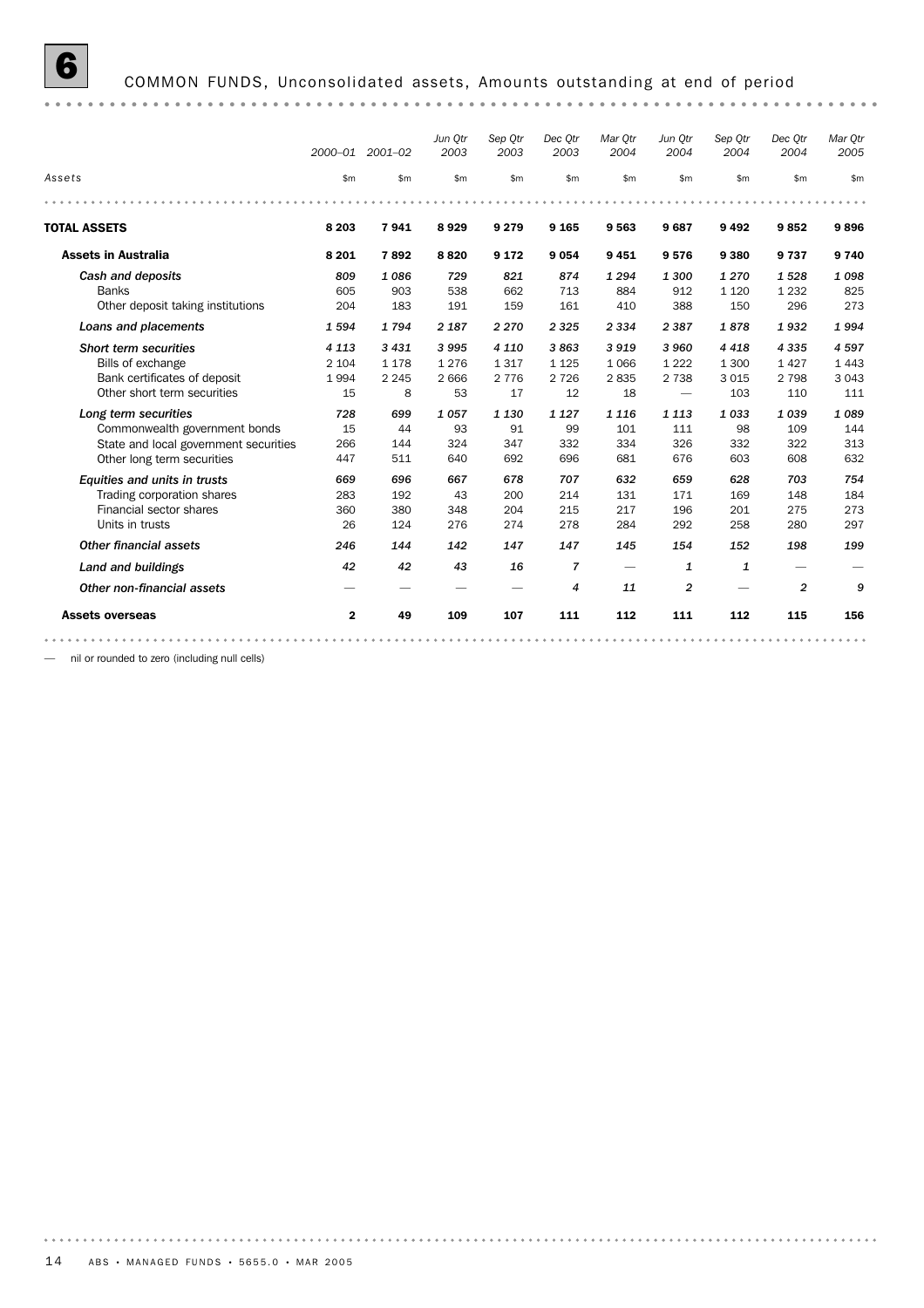|                                       | $2000 - 01$  | 2001-02  | Jun Otr<br>2003 | Sep Otr<br>2003 | Dec Otr<br>2003 | Mar Otr<br>2004 | Jun Otr<br>2004 | Sep Otr<br>2004 | Dec Otr<br>2004 | Mar Otr<br>2005 |
|---------------------------------------|--------------|----------|-----------------|-----------------|-----------------|-----------------|-----------------|-----------------|-----------------|-----------------|
| Assets                                | $\mathsf{m}$ | \$m      | \$m\$           | \$m             | \$m             | \$m             | \$m\$           | \$m             | $\mathsf{m}$    | \$m             |
|                                       |              |          |                 |                 |                 |                 |                 |                 |                 |                 |
| <b>TOTAL ASSETS</b>                   | 32 573       | 33 023   | 30 031          | 29 660          | 29881           | 29826           | 32 452          | 32 945          | 34 349          | 34 667          |
| <b>Assets in Australia</b>            | 32 573       | 33 023   | 30 031          | 29 660          | 29881           | 29826           | 32 452          | 32 945          | 34 349          | 34 667          |
| Cash and deposits                     | 2 1 4 5      | 5 1 6 1  | 3880            | 2 7 1 0         | 3 5 0 7         | 4 1 4 4         | 5049            | 5 1 4 7         | 4 5 4 6         | 4570            |
| <b>Banks</b>                          | 2018         | 4919     | 3751            | 2 5 1 1         | 3 2 0 1         | 4 0 4 2         | 4 6 3 5         | 4694            | 3993            | 3992            |
| Other deposit taking institutions     | 128          | 242      | 129             | 199             | 306             | 102             | 414             | 453             | 553             | 578             |
| Loans and placements                  | 42           | 106      | 393             | 357             | 108             | 308             | 378             | 349             | 353             | 327             |
| Short term securities                 | 27 463       | 24 938   | 23 236          | 24 1 20         | 23 271          | 22 470          | 24 451          | 24 790          | 26 441          | 26 755          |
| Bills of exchange                     | 9 1 2 3      | 5 1 0 2  | 4 2 9 4         | 4861            | 4 1 7 6         | 4 1 5 7         | 3 6 3 5         | 5 4 9 0         | 4 7 3 0         | 6842            |
| Bank certificates of deposit          | 11 450       | 14 4 9 9 | 14 4 98         | 15 0 22         | 14 4 42         | 14 066          | 15 675          | 14 0 73         | 16 254          | 14 695          |
| Other short term securities           | 6890         | 5 3 3 7  | 4 4 4 4         | 4 2 3 6         | 4 6 5 3         | 4 2 4 7         | 5 1 4 2         | 5 2 2 8         | 5457            | 5 2 1 8         |
| Long term securities                  | 2873         | 2 7 1 5  | 2444            | 2 4 3 5         | 2925            | 2788            | 2468            | 2 5 3 3         | 2863            | 2912            |
| Commonwealth government bonds         |              |          |                 |                 |                 |                 |                 |                 |                 |                 |
| State and local government securities |              |          |                 |                 |                 |                 |                 |                 |                 |                 |
| Other long term securities            | 2873         | 2 7 1 5  | 2 4 4 4         | 2 4 3 5         | 2925            | 2 7 8 8         | 2 4 6 8         | 2 5 3 3         | 2863            | 2912            |
| Other financial assets                | 50           | 103      | 77              | 38              | 71              | 117             | 106             | 125             | 146             | 104             |
| <b>Assets overseas</b>                |              |          |                 |                 |                 |                 |                 |                 |                 |                 |
|                                       |              |          |                 |                 |                 |                 |                 |                 |                 |                 |

— nil or rounded to zero (including null cells)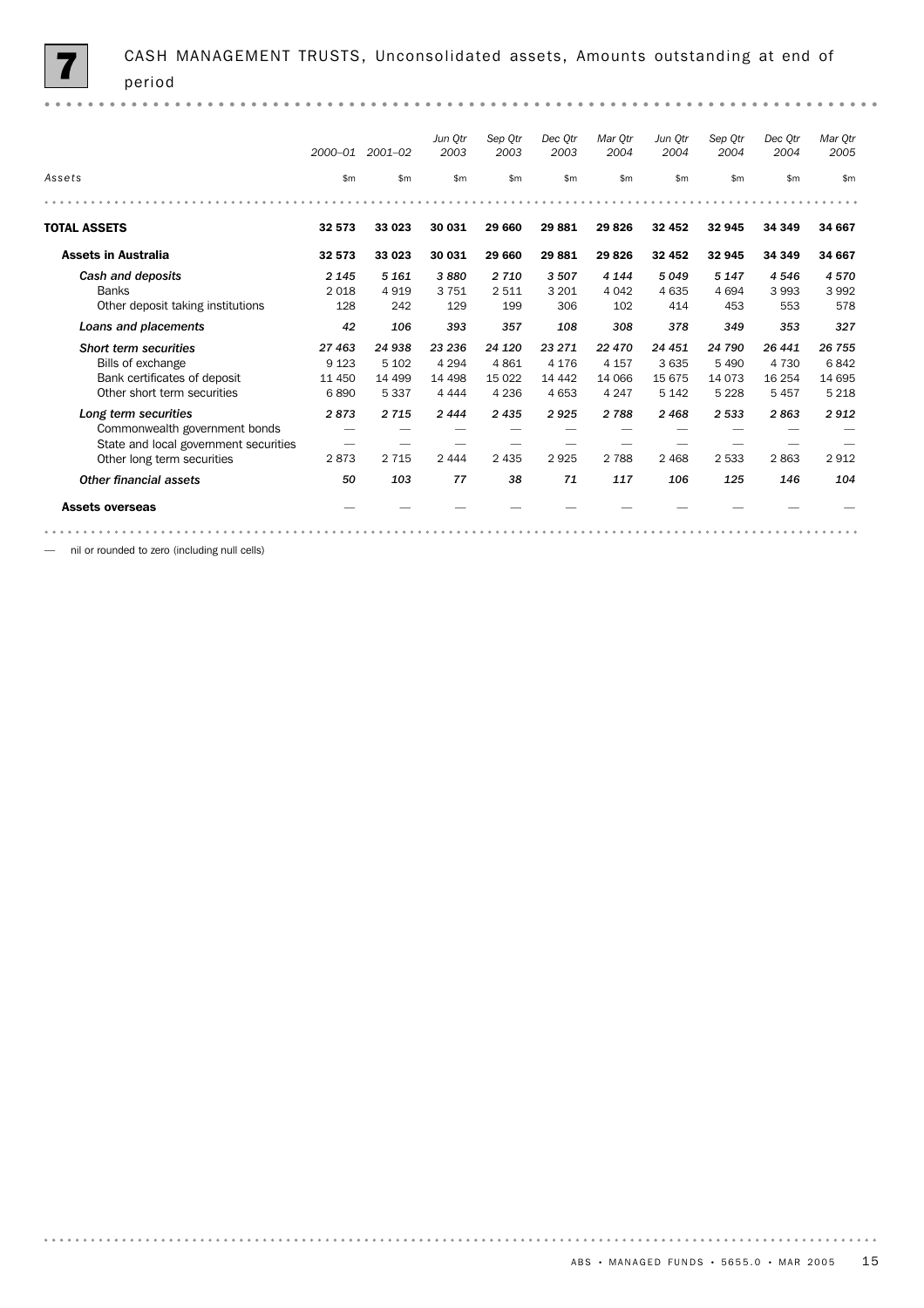|                                                                                                                                                | 2000-01                                                     | $2001 - 02$                                                 | Jun Otr<br>2003                                              | Sep Otr<br>2003                                            | Dec Otr<br>2003                                              | Mar Otr<br>2004                                               | Jun Otr<br>2004                                             | Sep Otr<br>2004                                              | Dec Otr<br>2004                                              | Mar Otr<br>2005                                                |
|------------------------------------------------------------------------------------------------------------------------------------------------|-------------------------------------------------------------|-------------------------------------------------------------|--------------------------------------------------------------|------------------------------------------------------------|--------------------------------------------------------------|---------------------------------------------------------------|-------------------------------------------------------------|--------------------------------------------------------------|--------------------------------------------------------------|----------------------------------------------------------------|
| Source of funds                                                                                                                                | \$m                                                         | \$m                                                         | \$m                                                          | \$m                                                        | \$m                                                          | \$m                                                           | \$m                                                         | \$m                                                          | \$m\$                                                        | \$m                                                            |
|                                                                                                                                                |                                                             |                                                             |                                                              |                                                            |                                                              |                                                               |                                                             |                                                              |                                                              |                                                                |
| <b>TOTAL SOURCE OF FUNDS</b>                                                                                                                   | 630 906                                                     | 635899                                                      | 655 773                                                      | 677 242                                                    | 690 744                                                      | 714 907                                                       | 743876                                                      | 768 213                                                      | 804 890                                                      | 821375                                                         |
| <b>Funds from Australian sources</b>                                                                                                           | 609 909                                                     | 617 008                                                     | 638 974                                                      | 659 332                                                    | 669 741                                                      | 691 037                                                       | 718 240                                                     | 741 007                                                      | 775 593                                                      | 792 426                                                        |
| Managed funds                                                                                                                                  | 473 167                                                     | 454 286                                                     | 452 809                                                      | 464 266                                                    | 471 695                                                      | 488 411                                                       | 500 891                                                     | 516918                                                       | 540 444                                                      | 555 412                                                        |
| Life insurance offices<br>Superannuation funds(a)<br>Public unit trusts<br><b>Friendly societies</b><br>Common funds<br>Cash management trusts | 146 369<br>200 458<br>88 919<br>3 4 8 3<br>5463<br>28 4 7 5 | 139 459<br>189847<br>87891<br>3 0 0 2<br>5 7 2 3<br>28 3 64 | 134 744<br>192 905<br>86 855<br>2 5 5 7<br>8 2 1 6<br>27 532 | 134 464<br>199 651<br>91 590<br>2472<br>8 4 2 3<br>27 666  | 131 430<br>210 122<br>90 723<br>2 3 9 3<br>9 0 8 2<br>27 945 | 134 177<br>220 711<br>93 586<br>2 4 0 1<br>9 1 0 8<br>28 4 28 | 128 577<br>235 246<br>96 831<br>2 4 0 8<br>9913<br>27916    | 134 521<br>248 559<br>96 913<br>2 3 3 1<br>9 1 0 7<br>25 487 | 139 886<br>265 624<br>97 910<br>2 3 6 0<br>8 0 0 0<br>26 664 | 143 508<br>271 404<br>101 042<br>2 3 7 8<br>10 190<br>26 890   |
| <b>Total other sources</b>                                                                                                                     | 136 742                                                     | 162 722                                                     | 186 165                                                      | 195 066                                                    | 198 046                                                      | 202 626                                                       | 217 349                                                     | 224 089                                                      | 235 149                                                      | 237 014                                                        |
| Government<br>Charities<br>Other trusts<br>General insurance<br>Other investment managers<br>Other sources                                     | 12 609<br>951<br>57 483<br>23 307<br>25 136<br>17 256       | 10 278<br>1 1 7 3<br>72 378<br>21 605<br>40 323<br>16 965   | 14 0 59<br>1341<br>73 002<br>21 661<br>58 786<br>17 316      | 14 4 84<br>1 2 8 7<br>75 672<br>24 111<br>62 728<br>16 784 | 12835<br>1 2 5 4<br>80 949<br>23 042<br>60 820<br>19 14 6    | 13 549<br>1401<br>84 120<br>23 703<br>59 044<br>20809         | 14 2 6 2<br>1 4 0 6<br>87 701<br>23 917<br>66 162<br>23 901 | 15 441<br>1 3 2 9<br>96 078<br>25 539<br>61 211<br>24 491    | 16 155<br>1 1 4 0<br>103852<br>25 940<br>63 732<br>24 330    | 16 4 8 1<br>1 0 6 0<br>105 520<br>26 583<br>62 987<br>24 3 8 3 |
| <b>Funds from overeas sources</b>                                                                                                              | 20 997                                                      | 18891                                                       | 16799                                                        | 17910                                                      | 21 003                                                       | 23870                                                         | 25 636                                                      | 27 206                                                       | 29 297                                                       | 28 949                                                         |
|                                                                                                                                                |                                                             |                                                             |                                                              |                                                            |                                                              |                                                               |                                                             |                                                              |                                                              |                                                                |

(a) March 2005 figures are preliminary.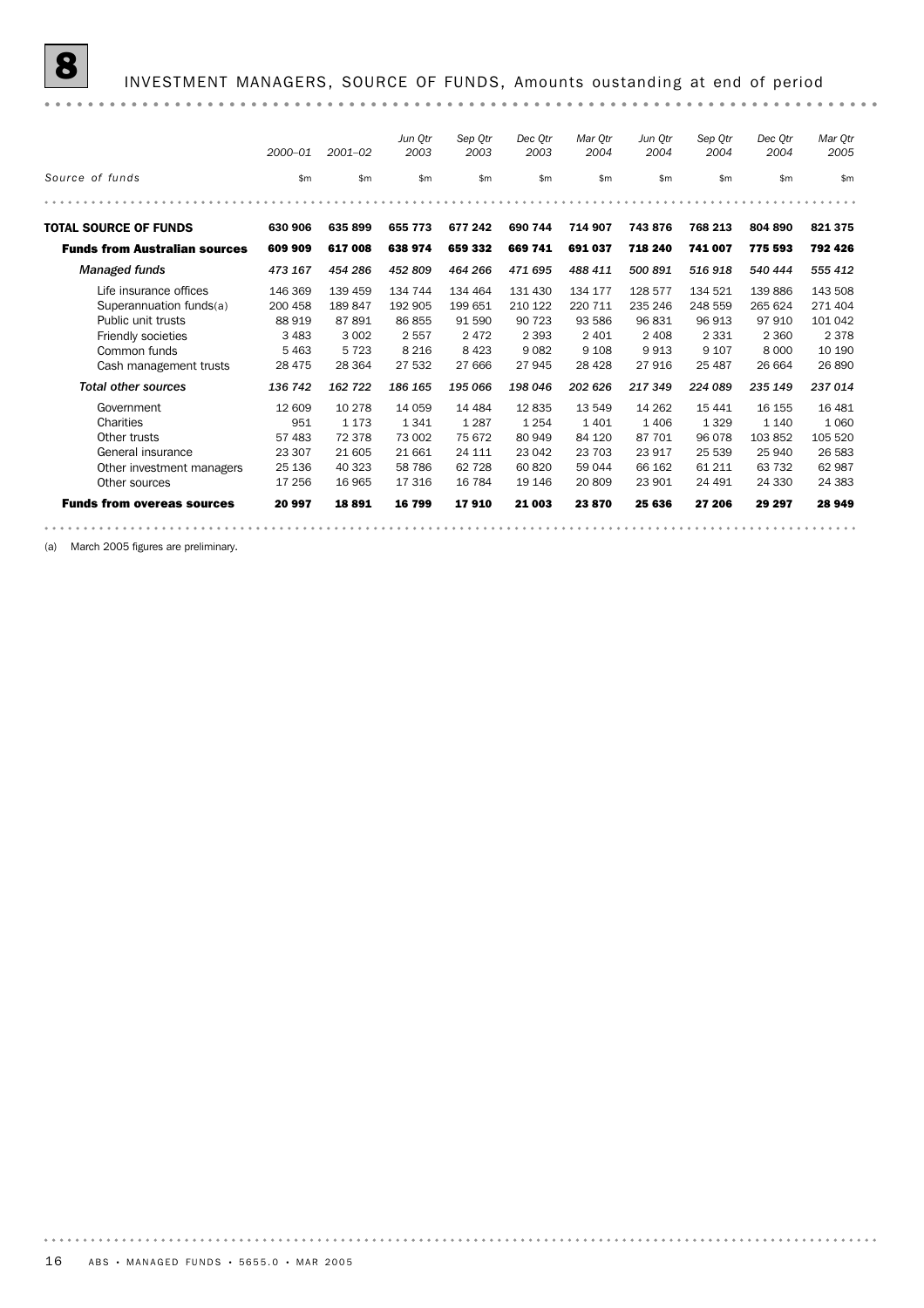#### EXPLANATORY NOTES

| <b>INTRODUCTION</b>                                      | 1 The statistics presented in this publication have been compiled from the ABS's<br>Survey of Financial Information and APRA's Survey of Superannuation Funds. Some brief<br>notes on the concepts, sources and methods employed follow. A full description and<br>glossary are provided on the ABS web site, <http: www.abs.gov.au=""> select Themes then<br/>Finance.</http:>                                                                                                                                                                                                                                                                                  |
|----------------------------------------------------------|------------------------------------------------------------------------------------------------------------------------------------------------------------------------------------------------------------------------------------------------------------------------------------------------------------------------------------------------------------------------------------------------------------------------------------------------------------------------------------------------------------------------------------------------------------------------------------------------------------------------------------------------------------------|
| MANAGED FUNDS<br>INSTITUTIONS AND<br>INVESTMENT MANAGERS | 2<br>Managed funds institutions are those financial intermediaries which operate in the<br>managed funds market by acquiring assets and incurring liabilities on their own account.<br>Typically, these institutions arrange for the 'pooling' of funds from a number of investors<br>for the purpose of investing in a particular type or mix of assets, with a view to receiving<br>an ongoing return or capital gain. However, funds of a speculative nature that do not<br>offer redemption facilities (e.g. agriculture and film trusts) and funds not established for<br>investment purposes (e.g. health funds and general insurance funds) are excluded. |
|                                                          | 3 The types of managed funds institutions covered by the statistics in this publication<br>are: Life Insurance Offices, Superannuation Funds (which includes Approved Deposit<br>Funds), Public Unit Trusts, Friendly Societies, Common Funds, and Cash Management<br>Trusts.                                                                                                                                                                                                                                                                                                                                                                                    |
|                                                          | 4 Specialist investment managers do not acquire assets and incur liabilities as their<br>main activity: they are employed on a fee for service basis to manage and invest in<br>approved assets on their clients' behalf. They act in the main as the managers of pooled<br>funds, but also manage clients' investments on an individual portfolio basis.                                                                                                                                                                                                                                                                                                        |
| ASSETS, VALUATION AND<br>TIME SERIES COMPARISONS         | The data tabulated in this publication are the stocks of assets held by the various<br>5<br>types of institution, classified by type of asset. The classification of assets in this<br>publication follows that contained in the ABS publication Australian National Accounts,<br>Financial Accounts (cat. no. 5232.0). Definitions of the various types of instrument are<br>given in the glossary on the ABS web site.                                                                                                                                                                                                                                         |
|                                                          | 6 Respondents to the ABS Survey of Financial Information are requested to report<br>assets at their market value.                                                                                                                                                                                                                                                                                                                                                                                                                                                                                                                                                |
|                                                          | Movements in the levels of assets of managed funds institutions between periods<br>7<br>reflect two components-transactions in particular assets; and valuation changes arising<br>from price changes in the assets.                                                                                                                                                                                                                                                                                                                                                                                                                                             |
| METHOD OF CONSOLIDATION                                  | Estimates of the consolidated assets of managed funds are derived by eliminating any<br>8<br>cross-investment that takes place between the various types of funds. For example,<br>investments by superannuation funds in public unit trusts are excluded from the assets<br>of superannuation funds in a consolidated presentation. It is not possible, however, to<br>apportion cross-investment at the level of detail presented in the unconsolidated tables.                                                                                                                                                                                                |
| RELATED MATERIAL                                         | Time series electronic spreadsheets for the tables in this publication are available<br>9<br>from the AusStats service <http: www.abs.gov.au=""> select Timeseries Spreadsheets then<br/>Finance. Users may wish to refer to material available on the ABS web site<br/><http: www.abs.gov.au=""> select Themes then Finance<br/>• the full Explanatory Notes and Glossary of terms for this publication<br/>Australian National Accounts: Financial Accounts (cat. no. 5232.0) quarterly<br/>Special article Insurance Technical Reserves: Sources and Methods.</http:></http:>                                                                                 |
|                                                          | 10 Users may also wish to refer to the Australian Prudential Regulation Authority<br>(APRA) web site, particularly APRA Super Trends <www.apra.gov.au statistics="">.</www.apra.gov.au>                                                                                                                                                                                                                                                                                                                                                                                                                                                                          |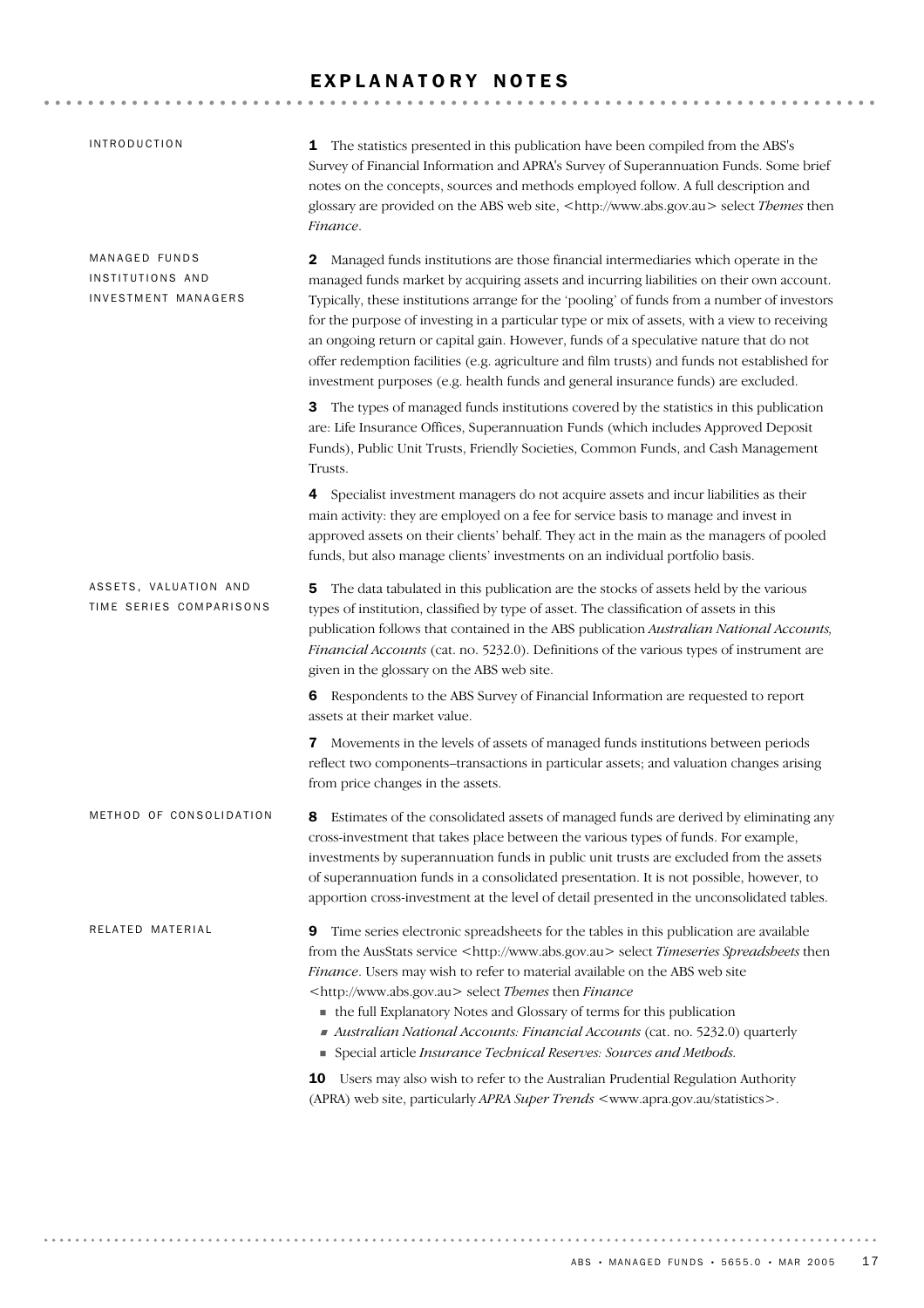#### **APPENDIX RELATED ARTICLES**

#### *Article Source Issue* Notes on impacts of major revisions **5232.0** Jun qtr 2002 Household sector data in the financial accounts 5232.0 Mar qtr 2002 Recent trends in construction and first home buyer finance 5609.0 March 2002 Insurance technical reserves: Sources and methods 5232.0 Mar qtr 2001 Venture Capital Survey **6651.0 Community** 5655.0 Dec qtr 2000 Investment managers **1988** Investment managers **5655.0** Jun qtr 2000 Investment managers and methods and stated equity: Sources and methods 5232.0 Dec qtr 1999<br>Investment managers 5655.0 Jun qtr 1999 Listed equity: Sources and methods Investment managers **1998** Investment managers **1998**

. . . . . . . . . .